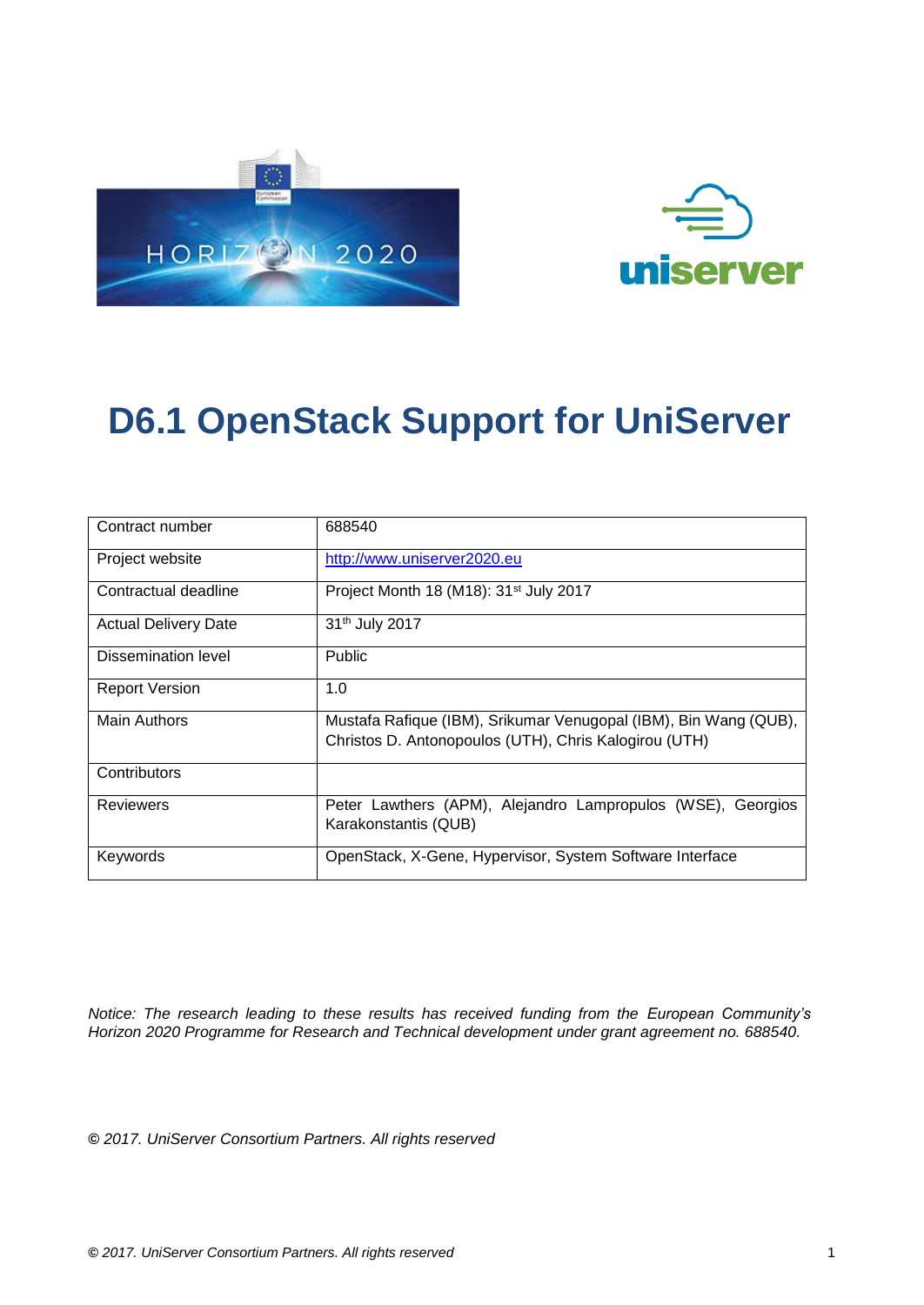

#### **Disclaimer**

This deliverable has been prepared by the responsible Work Package of the Project in accordance with the Consortium Agreement and the Grant Agreement Nr 688540. It solely reflects the opinion of the parties to such agreements on a collective basis in the context of the project and to the extent foreseen in such agreements.

#### **Acknowledgements**

The work presented in this document has been conducted in the context of the EU Horizon 2020. UniServer is a 36-month project that started on February 1st, 2016 and is funded by the European Commission. The partners in the project are:

The Queen's University of Belfast (QUB) The University of Cyprus (UCY) The University of Athens (UoA) Applied Micro Circuits Corporation Deutschland Gmbh (APM) ARM Holdings UK (ARM) IBM Ireland Limited (IBM) University of Thessaly (UTH) Worldsensing (WSE) Meritorius Audit Limited (MER) Sparsity SL (SPA)

#### **More information**

Public UniServer reports and other information pertaining to the project are available through the UniServer public Web site under [http://www.uniserver2020.eu](http://www.uniserver2020.eu/).

#### **Confidentiality Note**

This document may not be copied, reproduced, or modified in whole or in part for any purpose without written permission from the UniServer Consortium. In addition to such written permission to copy, reproduce, or modify this document in whole or part, an acknowledgement of the authors of the document and all applicable portions of the copyright notice must be clearly referenced.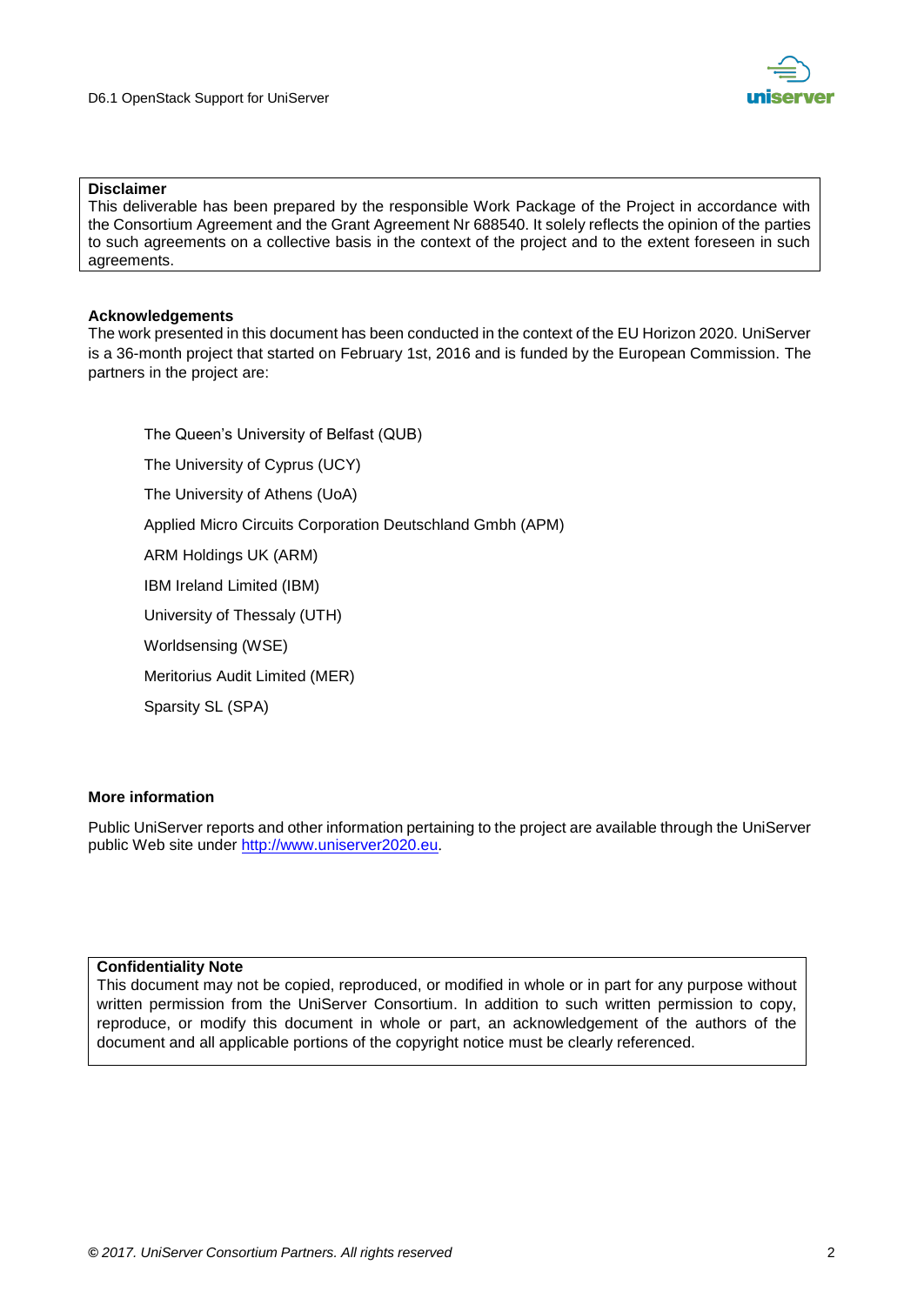

## **Change Log**

| <b>Version</b> | <b>Description of change</b>             |
|----------------|------------------------------------------|
| 0.1            | Initial draft                            |
| 0.2            | Added Ceilometer and Nova details        |
| 0.3            | Added Ceilometer enhancements            |
| 0.4            | Added Nova enhancements                  |
| 0.5            | Added results from applications          |
| 0.8            | Added introduction and executive summary |
| 0.9            | Added contributions from UTH             |
| 1.0            | Addressed reviewer's comments            |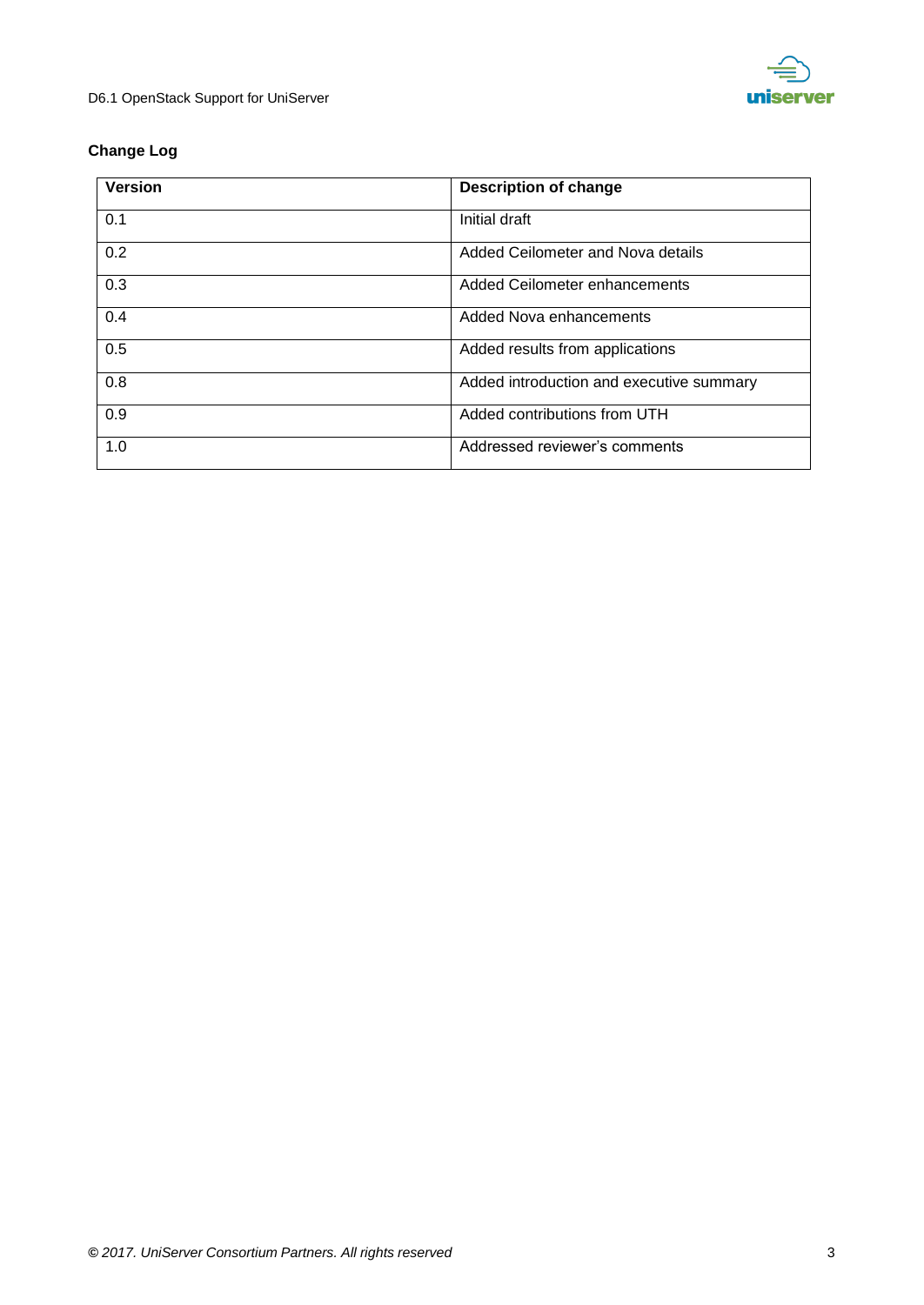

## **Table of Contents**

| $1_{-}$        |  |
|----------------|--|
| 1.1.           |  |
| 2.             |  |
| 21             |  |
| 2.1.1          |  |
| 22             |  |
| 2.2.1          |  |
| 2.2.2.         |  |
| 2.2.3.         |  |
| 3 <sub>1</sub> |  |
| $3.1$ .        |  |
| 3.1.1.         |  |
| 3.1.2.         |  |
| 3.1.3.         |  |
| 3.2.           |  |
| 3.2.1          |  |
| 3.2.2.         |  |
| 3.2.3.         |  |
| 3.3.           |  |
| 4.             |  |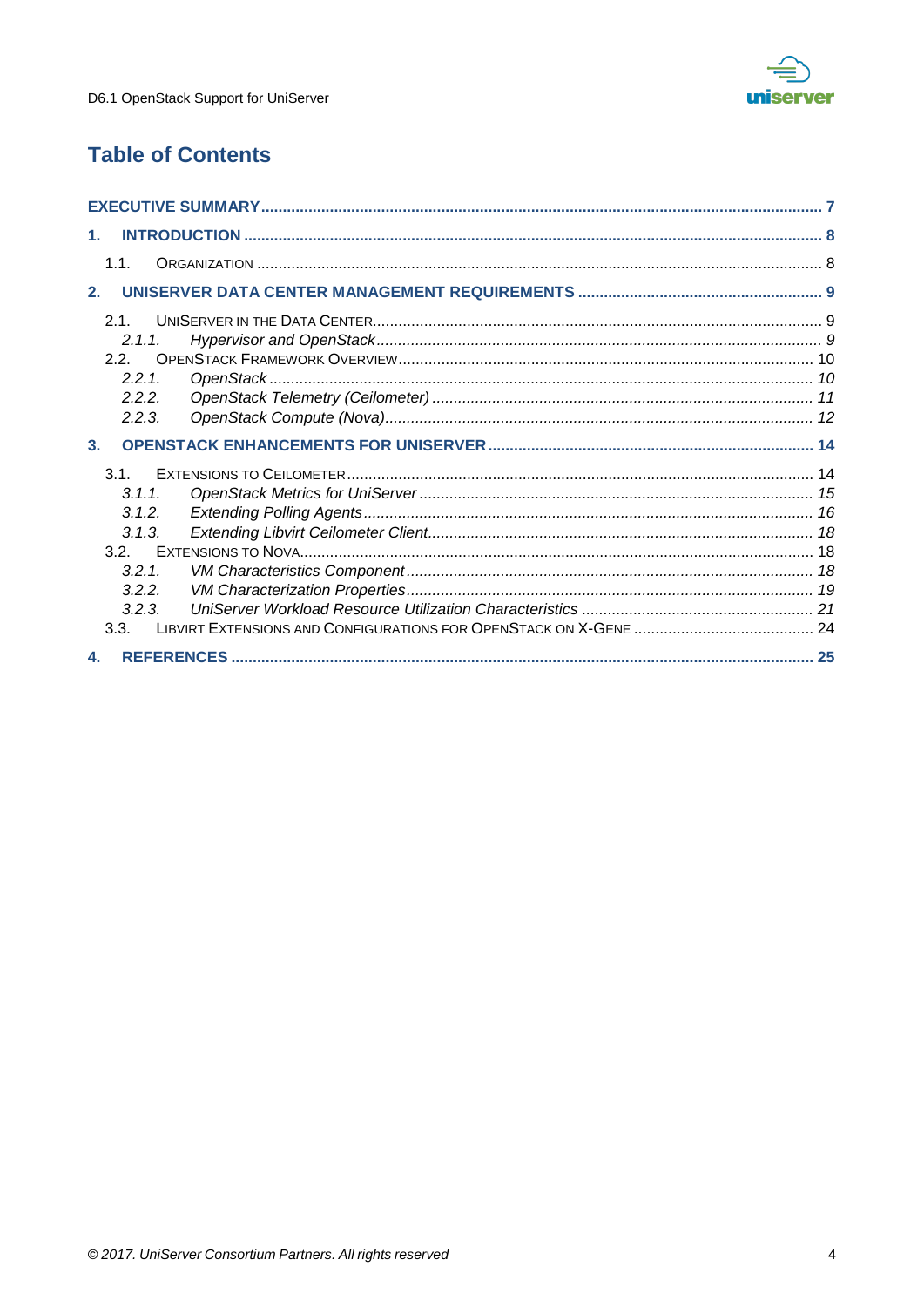

## **Index of Figures**

| Figure 14: Requests and information flow through Hypervisor, Libvirt and OpenStack 24 |  |
|---------------------------------------------------------------------------------------|--|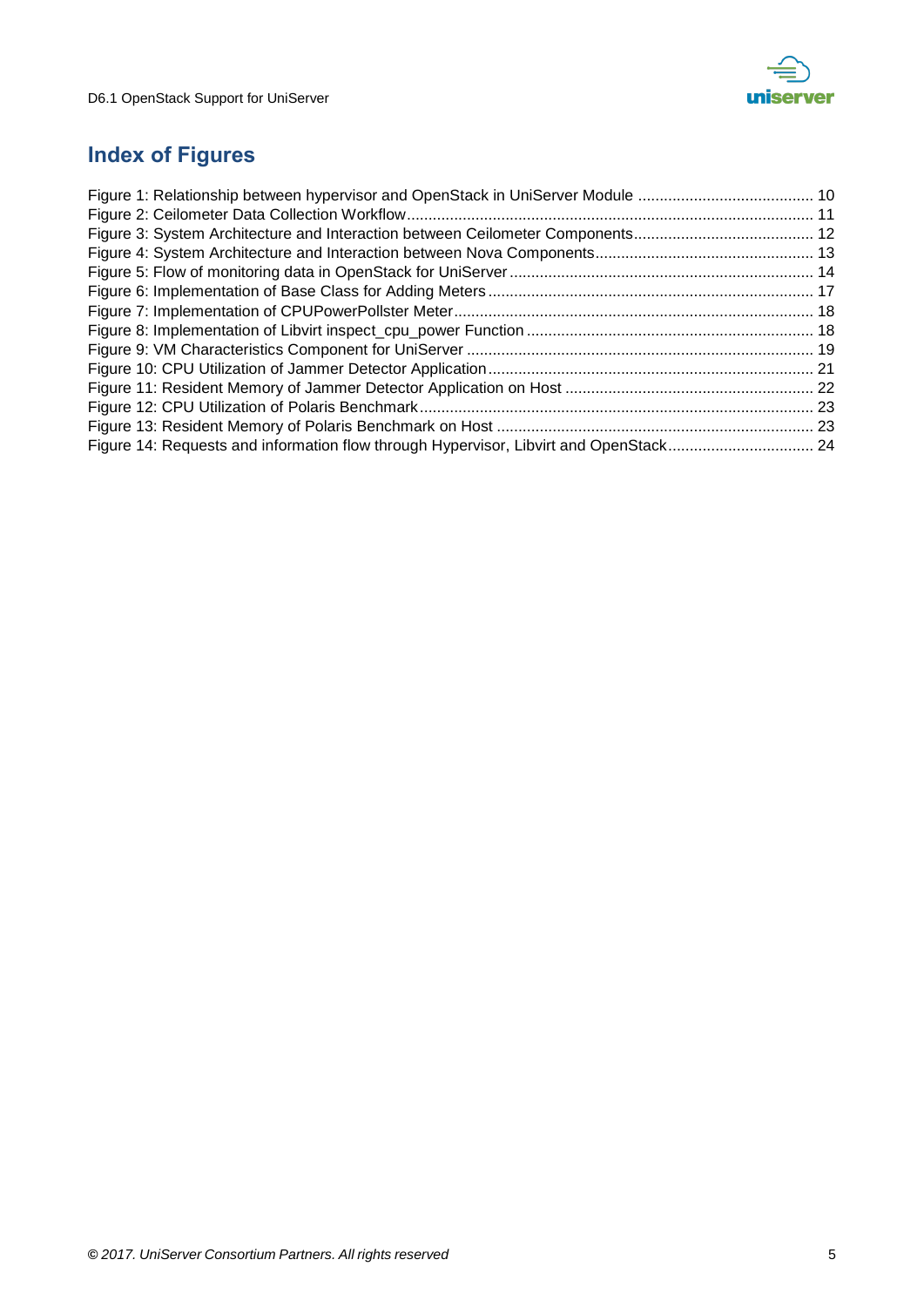

## **Index of Tables**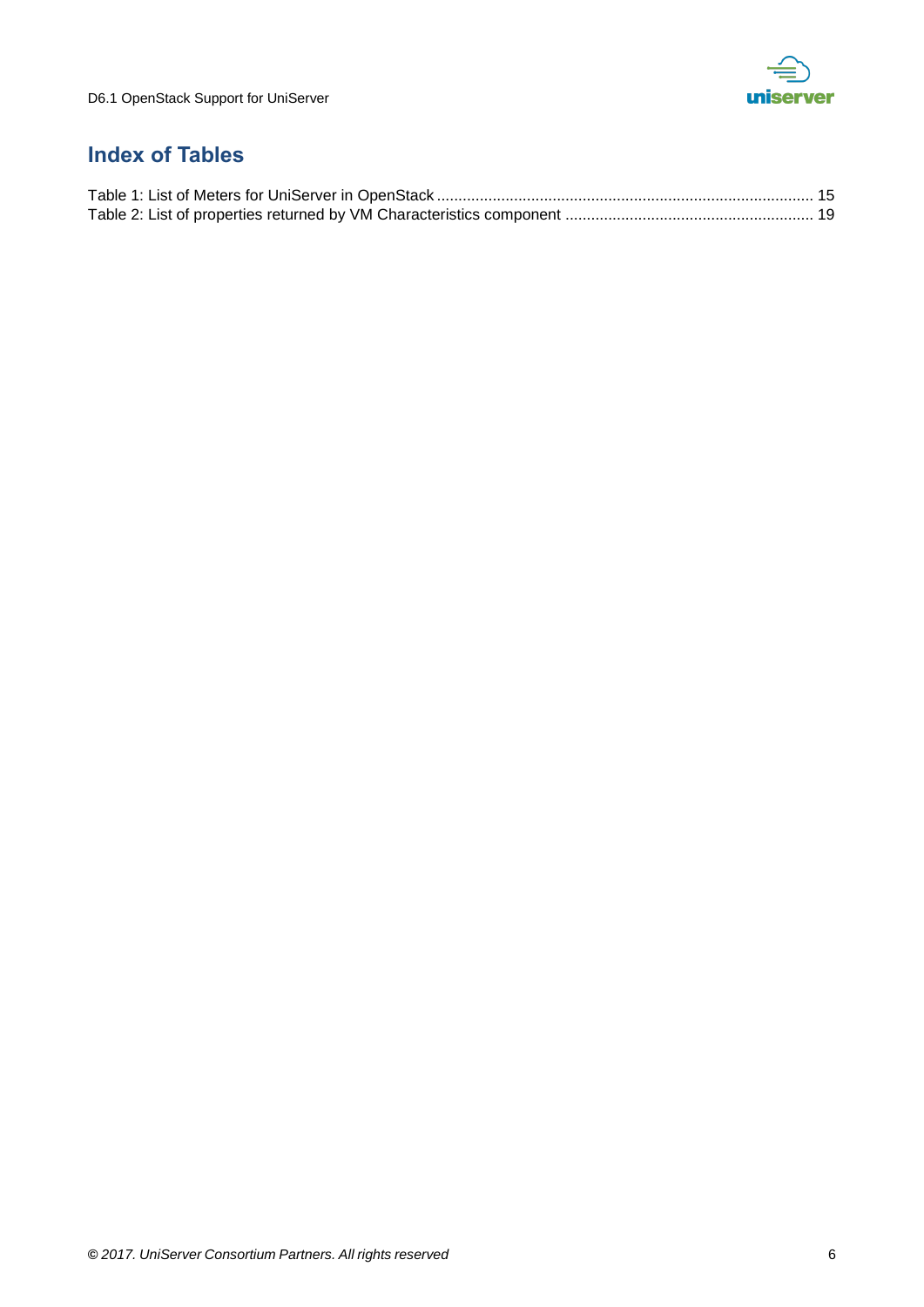

## <span id="page-6-0"></span>**Executive Summary**

This document describes the OpenStack support for UniServer on Merlin-based X-Gene2 boards as developed in Task 6.1 within the Work Package 6 (WP6) of the UniServer Project Description of Action (DoA). This is in fulfillment of Deliverable D6.1, OpenStack Support for UniServer.

OpenStack is a middleware for cloud, which runs on multiple servers (nodes) that are part of a cloud cluster. It is primarily used on x86 based machines, and has recently been made available for 64-bit ARM microservers. However, in order to meet the unique requirements of UniServer project, special enhancements and extensions are required in the current state of the art OpenStack. In particular extensions are needed to get the enhanced telemetry data, run statistical analysis on the collected data and to get the characteristics of the running virtual machines (VMs) in the cloud data centers. The work done in this deliverable would be used in the other tasks of WP6, especially for the development of workload scheduler for UniServer and fault tolerance techniques to improve the resilience of cloud data center.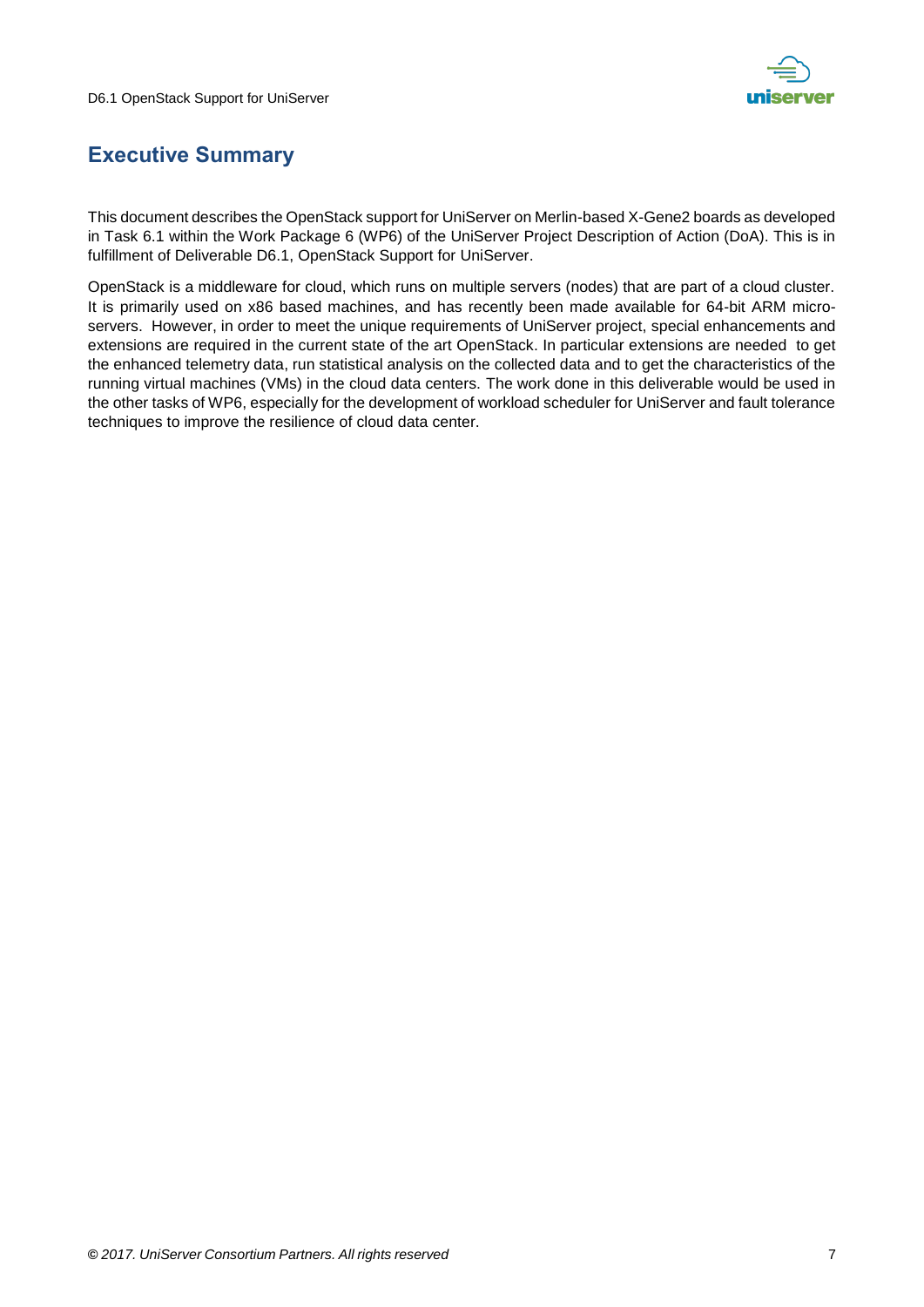

## <span id="page-7-0"></span>**1. Introduction**

One of the main use cases and objectives of UniServer project is to run the target applications in a cloud platform with improved energy efficiency while meeting the performance requirements of the target applications. Several open source cloud platforms middleware software are available, such as OpenShift [1], Cloudify [2], Cloud Foundry [3], etc., however, OpenStack [4] is considered as the de facto standard and a solution of choice for cloud providers. To this end, Work Package 6 (WP6) aims at providing enhancements and specialized resource management policies for OpenStack running on 64-bit ARM based micro-servers. WP6 aims at improving the management of virtual machines (VMs) which are running on nodes with heterogeneous power, and performance settings. This heterogeneity in power and performance adds an additional parameter, i.e. reliability, that should be incorporated in managing the running VMs thus requires developing techniques for improving the resilience of cloud infrastructure and the running workloads.

OpenStack is an open source software made available under the Apache 2.0 license, and is managed by the OpenStack Foundation, a non-profit organization that oversees the software development as well as the community around the project. Currently, around 150 organisations have contributed to OpenStack in some form or shape. The presence of a large and active community was one of the drivers for the adoption of OpenStack as the compute infrastructure management platform for the UniServer project.

In this deliverable (D6.1), we present the enhancements and extensions to the OpenStack framework [4] that are introduced in off-the-shelf OpenStack for meeting the objectives of UniServer project. These enhancements and extensions are developed and evaluated using X-Gene2 Merlin boards. The goal of these enhancements and extensions is to demonstrate that the OpenStack framework can be used to fully utilize the exposed extended margins from the underlying micro-servers in cloud deployments. The exposed extended margins are available to OpenStack through the Libvirt [5] interfaces. In order to support the extended Libvirt interfaces, extensions are required in the telemetry component of the OpenStack framework to collect and store the fine-grain monitoring data in the persistent database. Furthermore, in order to make efficient and effective resource management decision, it is required to statistically analyse historic resource utilization data of the running VMs. As part of this deliverable, we provide extensions to the telemetry service of the OpenStack framework to collect new metrics as collected by the UniServer hypervisor, as well as addition of a new module in the compute component of the OpenStack framework to run the statistical analysis on the historic resource utilization data.

The enhancements and extensions that are introduced in the OpenStack as part of this deliverable would be used in developing advanced scheduling algorithm (D6.2), resource manager (D6.3), and proactive and reactive resilience techniques (D6.5) for UniServer. The advanced scheduler and resource manager for UniServer would use the enhanced telemetry data in determining the power, performance, and reliability of the available node, and then determine the appropriate node for running the given VM. The resilience techniques for UniServer would incorporate these enhancements and extensions in determining the potential node failure and to trigger the migration process of a VM in the case of a node failure.

#### <span id="page-7-1"></span>**1.1. Organization**

The rest of this deliverable is organized as follows. Section 2 presents the requirement for UniServer from data center perspective and provide a background of OpenStack and its connection with the hypervisor. Section 3 details extensions to OpenStack for UniServer, specifically in the telemetry and the compute components of the OpenStack, and present results of determining the characteristics of the target applications while they are running on OpenStack cloud hosted on Merlin X-Gene2 boards, which are 64-bit ARM based micro-servers. Finally, Section 4 provides details of our OpenStack deployment on Merlin X-Gene2 boards.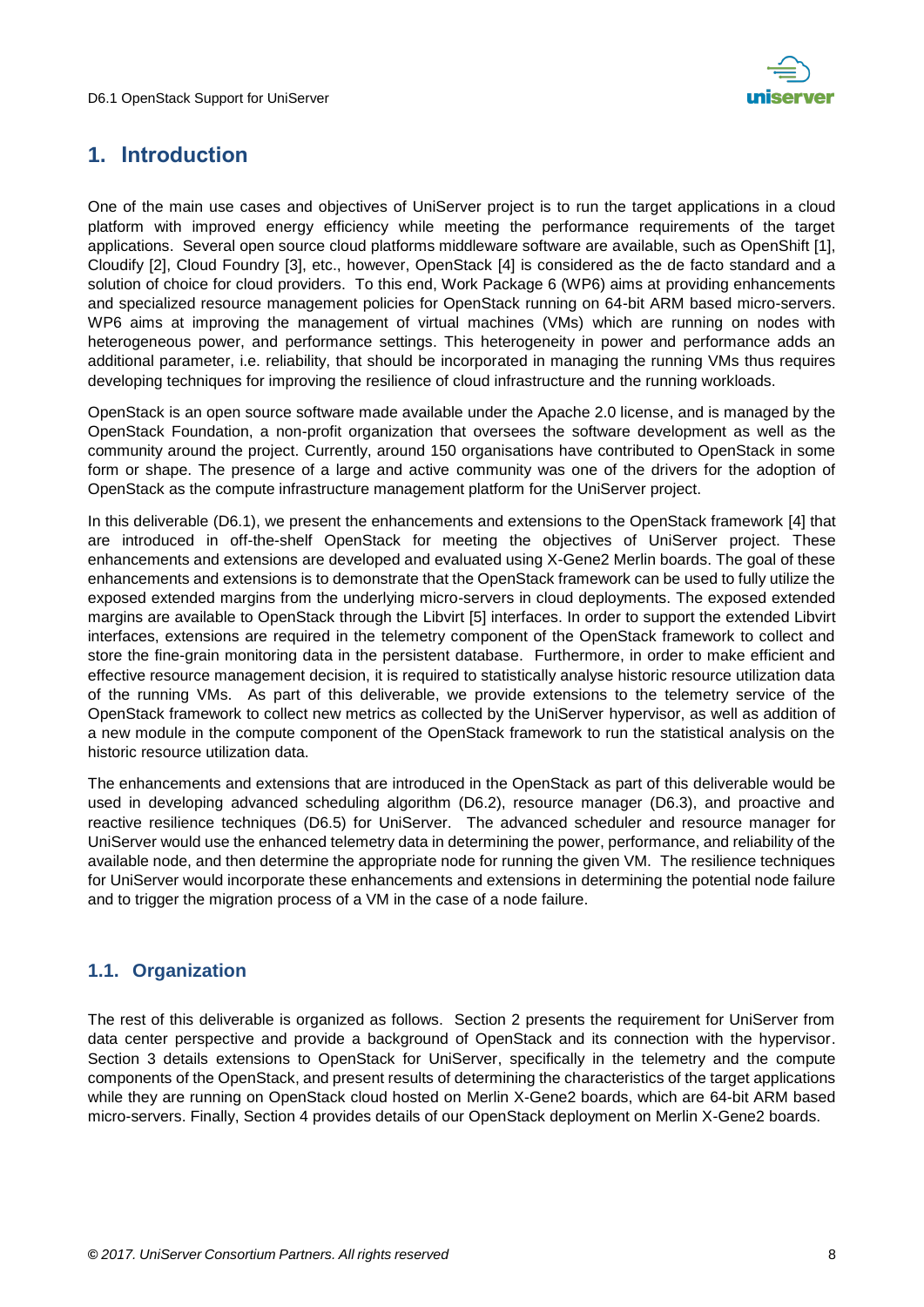

## <span id="page-8-0"></span>**2. UniServer Data Center Management Requirements**

#### <span id="page-8-1"></span>**2.1. UniServer in the Data Center**

One of the UniServer project's primary objectives is to improve the power efficiency of data centers by taking advantage of the extended margins of the processors to drive down micro-servers into a low voltage, low power state. One of the primary consumers of power in a data center is the cooling system for the servers [6]. By running the servers in a low-voltage configuration, UniServer aims to reduce the stress on the cooling system, thereby improving power usage effectiveness in the data center.

However, these advantages are accompanied by additional requirements at the system software level for dealing with cloud infrastructure whose individual components are at higher risk of malfunction while running at extended margins [7]. Customers deploy their applications within virtual machines that are deployed to physical machines in the data center. For data center operators to make hardware configuration decisions without affecting such workloads, the system software will be engineered such that it takes care of any faults transparently without requiring customer applications to be re-engineered. This puts the onus on the data center management software to be able to predict failures and detect anomalies, and migrate workloads in order to protect them from failures.

In the following sections, we describe the design and development of mechanisms to meet this requirement at the operating system, the hypervisor, and the data center levels. OpenStack was chosen as the management software due to its open-source nature and its deployment in data centers across the globe. At the hypervisor level, we describe facilities for providing detailed information about the power and performance of the underlying processors. We also describe the efforts made at the operating system level to isolate unreliable domains in the main memory. Then, we describe the extensions made to OpenStack in order to incorporate this extended information.

#### <span id="page-8-2"></span>*2.1.1. Hypervisor and OpenStack*

Hypervisor, i.e. KVM [8] in the context of UniServer, is a module within the kernel space along with other modules of the operating system such as the scheduler, governors, cgroups etc. which are used to manage and direct the overall system operation. The hypervisor is responsible for creating and running one or more VMs on the guest machines (i.e., in the user space). In a typical operating system, memory is divided into at least two distinct accessible regions: user space and kernel space. The user space, is a set of locations where normal user processes, i.e. everything other than the kernel, run. The role of the operating system kernel is to manage applications running in this space from interfering with each other, and the machine. The kernel space, is the location where the code of the kernel is stored and executed. Processes running under the user space have access only to a limited part of the memory, whereas the kernel has access to all the memory. Processes running in user space also do not have access to the kernel space. User space processes can only access a small part of the kernel via an interface exposed by the kernel through the system calls**.**

Shown in [Figure 1,](#page-9-2) at the hypervisor layer, hardware metrics related mainly to power and performance (such as CPU and memory utilization, cache misses etc.) are already monitored. by an existing application programming interface (API). In UniServer we plan to enhance such an API to make it able to collect and monitor information related to reliability by interacting with UniServer specific daemons. For example, CPU errors could be acquired from the HealthLog module through new functions.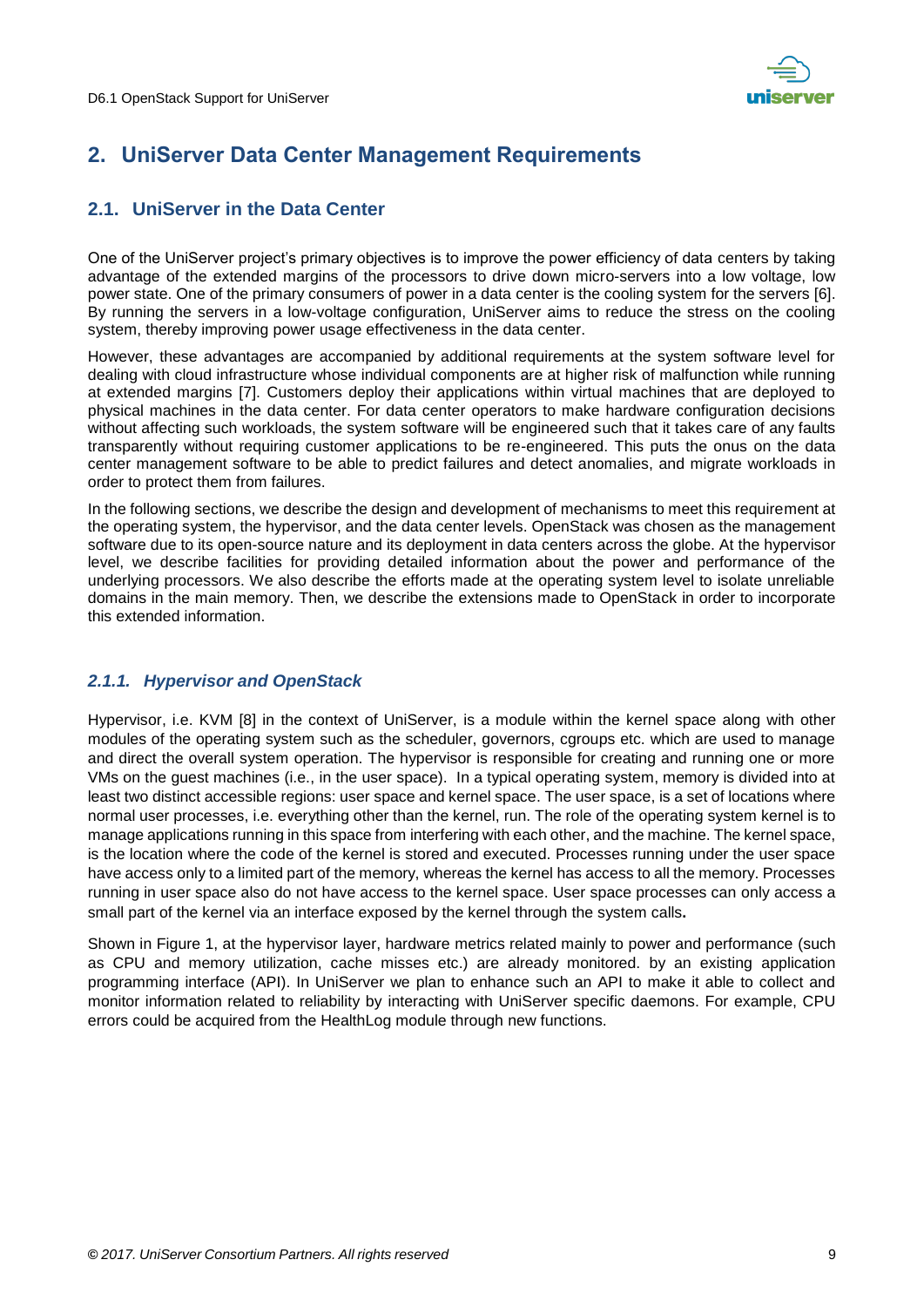



**Figure 1: Relationship between hypervisor and OpenStack in UniServer Module**

<span id="page-9-2"></span>Going further-up to the OpenStack, which is another guest layer for the resource management, it extracts information for every VM and the overall system using Libvirt [5]. Libvirt is a hypervisor-independent virtualization API and toolkit that interacts with the virtualization capabilities of a range of operating systems. Essentially, Libvirt is an intra-node manager that will be responsible for the communication between the OpenStack and the hypervisor in UniServer. Within the OpenStack, different components, such as Ceilometer, Nova, etc. talks with the Libvirt interface, which collects information and distributes it to other OpenStack components as required.

#### <span id="page-9-0"></span>**2.2. OpenStack Framework Overview**

#### <span id="page-9-1"></span>*2.2.1. OpenStack*

OpenStack is a collection of software components that enable the management of collections of compute, storage and network resources so that these can be virtualized and made available to end users following the cloud computing paradigm. That is, OpenStack enables the Infrastructure as a Service (IaaS) model by provisioning and managing the underlying hardware such that users can obtain on-demand virtual machines with specific requirements for processing, memory and storage.

Briefly, the primary components of OpenStack are as below:

- 1. **Nova:** responsible for provisioning and management of virtual machines on compute nodes
- 2. **Glance:** stores the images that are used as the disk templates for booting VMs
- 3. **Keystone:** manages authentication and authorisation for invoking OpenStack commands
- 4. **Swift:** is an object storage system wherein uniquely identified data items can be manipulated independent of their location
- 5. **Cinder:** allocates filesystem blocks that can be attached to VMs as extended disk storage
- 6. **Neutron:** provides networking services for OpenStack components as well as VMs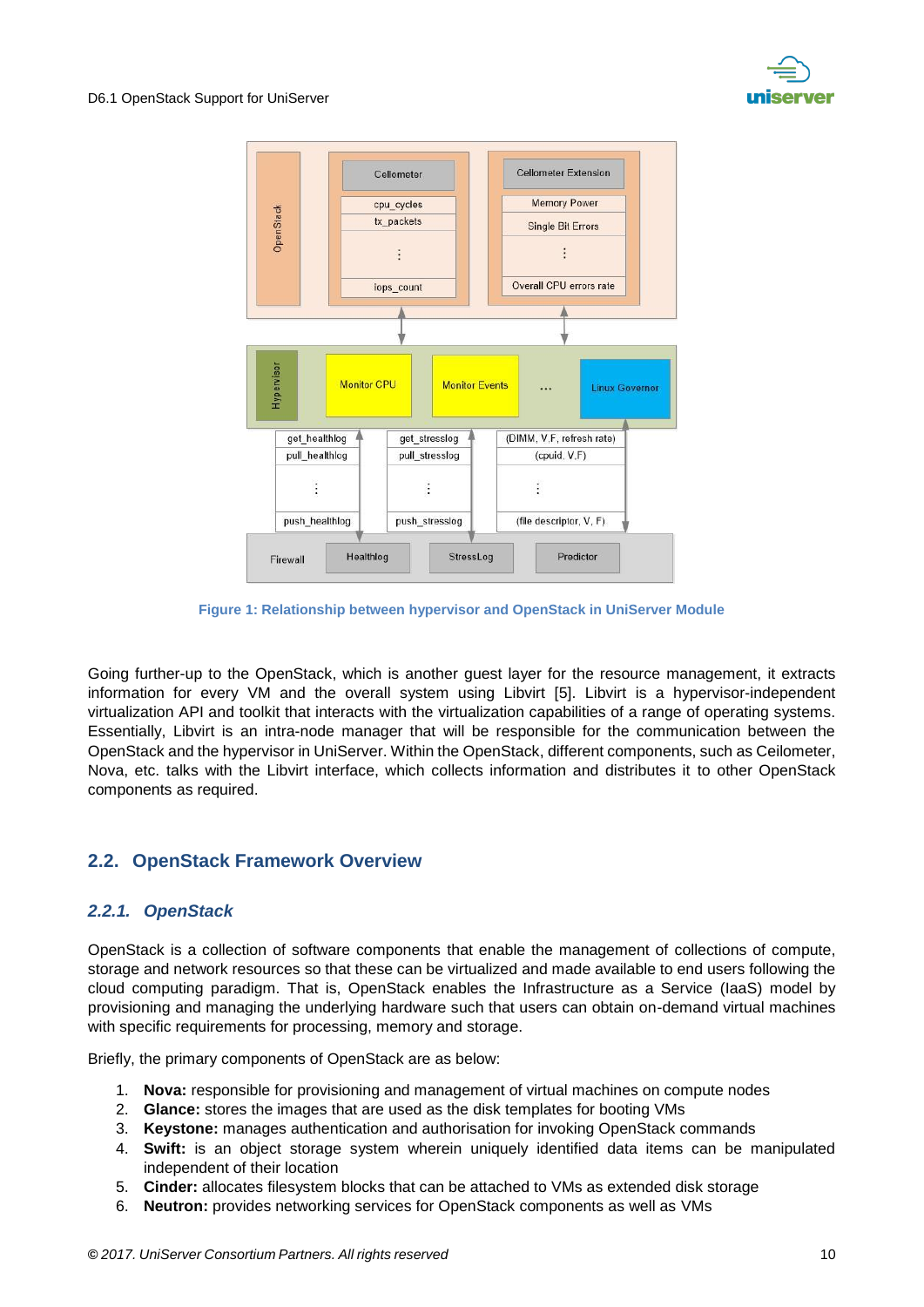

- 7. **Ceilometer:** provides telemetry services to keep track of resource usage and performance
- 8. **Horizon:** is a web-based user interface to interact with an OpenStack installation

The UniServer project focuses on enabling energy efficient yet high performance micro servers in the data centers to enable a seamless virtualised environment that spans cloud as well as edge computing environments. UniServer aims to achieve its objectives by exposing more detailed information about a physical machine as well as provide dynamic information about the machine's health through an extended HEI (Hardware Exposure Interface). This extended information is aimed to be used for dynamic scheduling of VMs in order to achieve energy efficiency in the data center. As such, the focus of the UniServer project and Work Package 6 within it, is on two important components out of the eight listed above: Ceilometer, for collecting the extended information exposed by the UniServer machines, and Nova, for supporting dynamic scheduling and management of nodes using this additional information.

The next two sections will discuss Ceilometer and Nova in detail followed by the discussion on our extensions to these two components to realise UniServer objectives.

#### <span id="page-10-0"></span>*2.2.2. OpenStack Telemetry (Ceilometer)*

[Figure 2](#page-10-1) shows the data collection, storage and usage workflow of Ceilometer [9]. The data is first collected from the physical and virtual resources using APIs exposed by the relevant system resource and components either through polling or notification agents. The data can also be sent directly into Ceilometer system by other OpenStack components (e.g., Nova, Glance, Neutron, etc.) by adding a message to the notification bus. The collected sample from a meter can then be transformed into more meters if required. After the transformation, the data is sent to one or more publisher (e.g., Gnocchi, Oslo messaging service, etc.), where each publisher saves the data into persistent storage, typically in a database, through the message bus or dispatch it to the external system for consumption. Finally, the stored data can be read by OpenStack services or any other external entity through REST APIs exposed by the Ceilometer.



<span id="page-10-1"></span>[Figure 3](#page-11-1) shows the interaction between different Ceilometer components. Ceilometer also provides two agents, namely notification agent and polling agent, to collect data about physical and virtual resources of the datacenter. OpenStack components inserts the notifications in the notification bus, which is picked by the notification agent for processing. The notification agent converts the notifications to events and samples and applies preconfigured publishing pipeline and transformation rules that are specified in pipeline. yaml and event pipeline.yaml configuration files in YAML (Yet Another Markup Language) format. The polling agents provide daemons that periodically poll the data from other OpenStack services and external system components (e.g., hypervisor). There are three pollster plugins, i.e. compute, central, and IPMI, used by a typical deployment. Finally, the collector stores the samples in the database for persistent storage and can also send them to the external systems for storage and monitoring.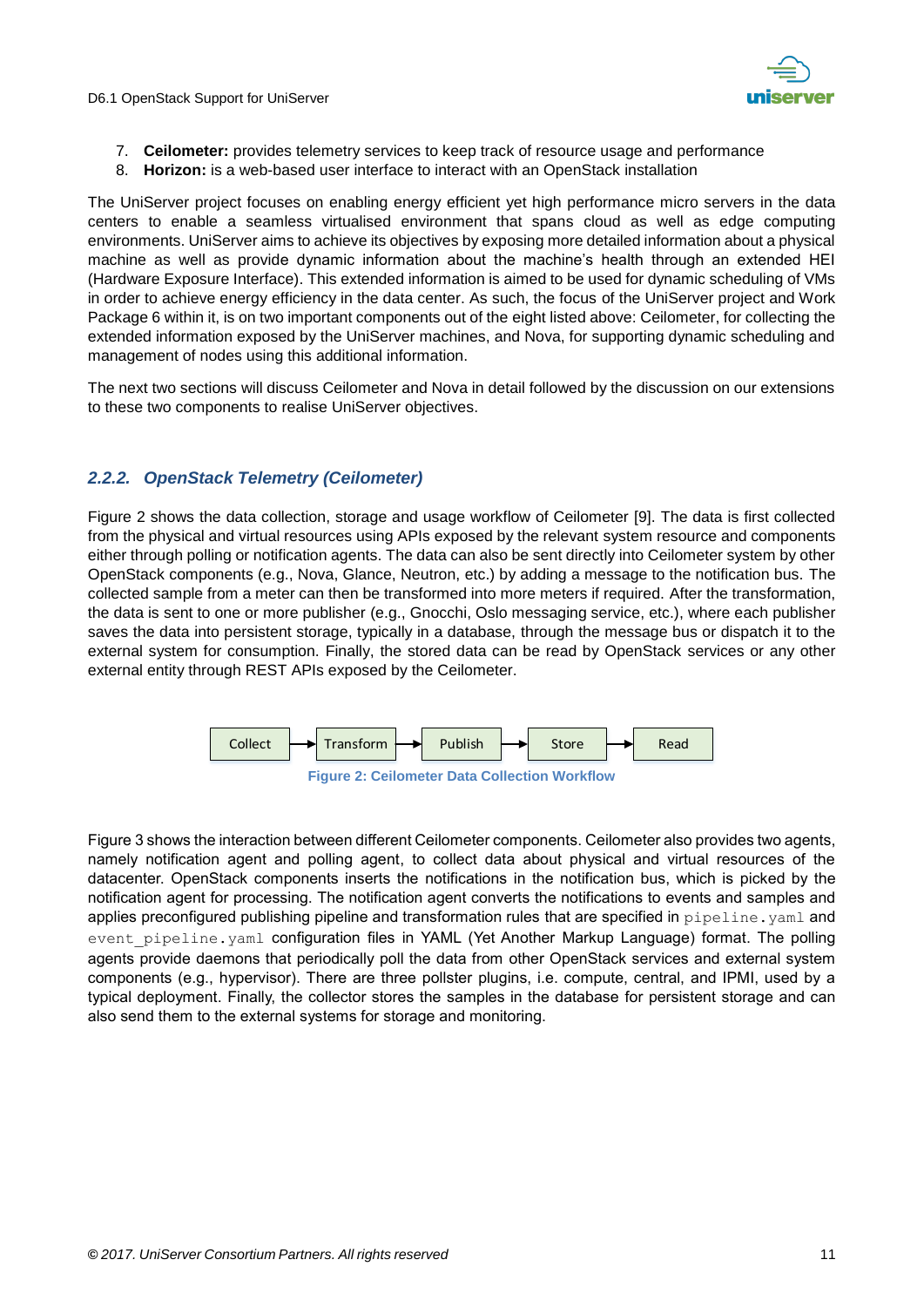



**Figure 3: System Architecture and Interaction between Ceilometer Components**

<span id="page-11-1"></span>There are several built-in meters that are available to the Ceilometer. These meters report data about physical and virtual resources that are available in the data centers. Logically, the predefined meters can be organized into different system components, e.g., IPMI, SNMP, and SDN controllers etc., and OpenStack components, e.g., compute, image, block and object storage, and networking components, etc. The complete list of existing meters that are currently available can be found at OpenStack Administrator Guide [10].

#### <span id="page-11-0"></span>*2.2.3. OpenStack Compute (Nova)*

[Figure 4](#page-12-0) shows the architecture and interaction between different components of OpenStack Nova module. The API module receives the requests from the user and adds them for processing in the queue. It also receives the results back from the queue and sends them to the user. The Scheduler service in Nova determines how the requests should be processed. One of its important tasks is to determine which physical host the given VM should be executed on. Console and ConsoleAuth services in Nova provide remote console or remote desktop access to the running VMs. The Certificate service generates certificates for euca-bundleimage for EC2 compatible API, and is not required in deployment where images are not required to be bundled for EC2. The Conductor service in Nova isolates the database functionalities for the compute nodes, and enables them to function without accessing the database. The Compute service manages the physical hosts for running the VMs, and controls the communication between the VMs and the hypervisor through hypervisor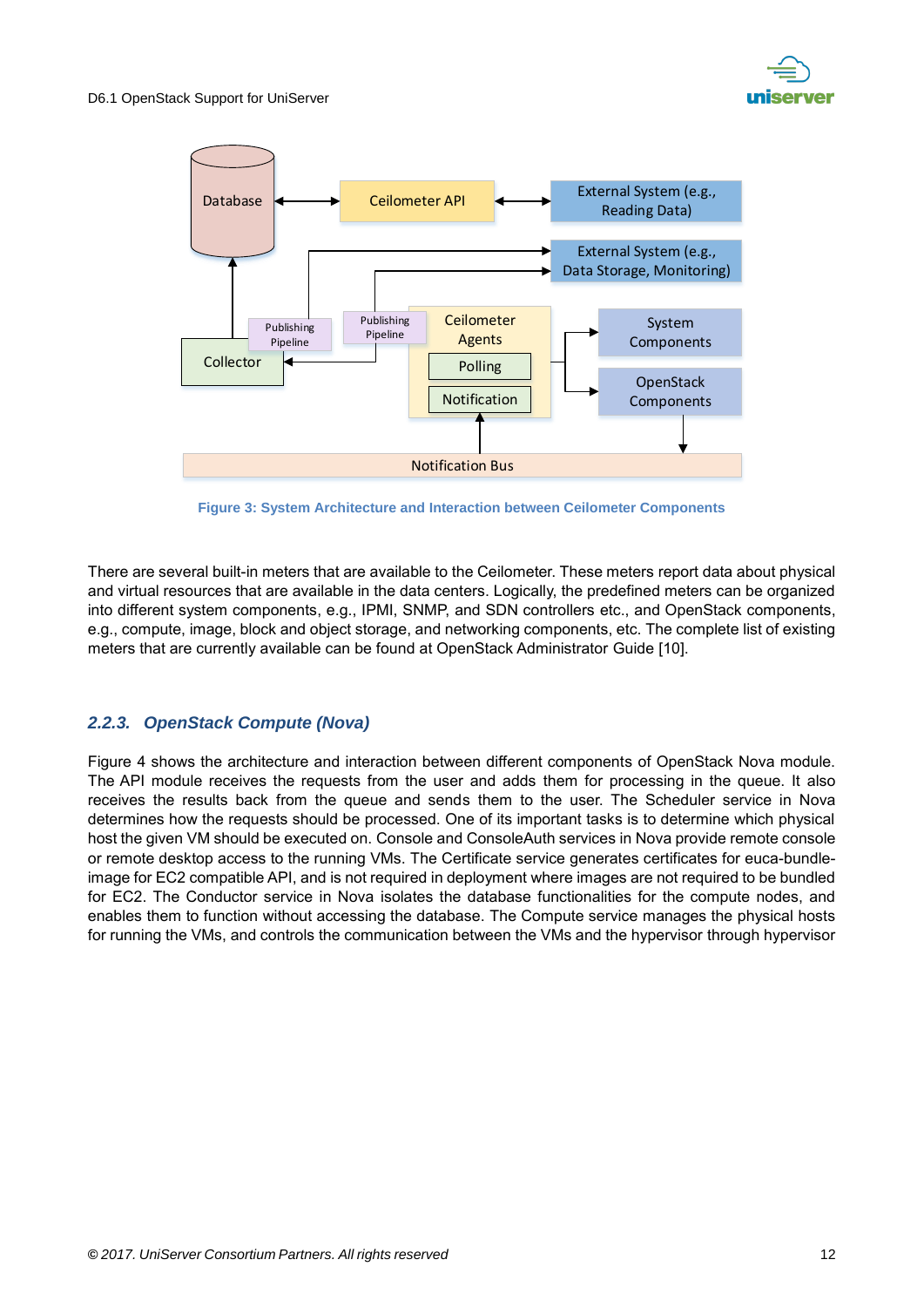

#### APIs, such as, Libvirt API [5], Xen API [11], and VMware API [12].



<span id="page-12-0"></span>**Figure 4: System Architecture and Interaction between Nova Components**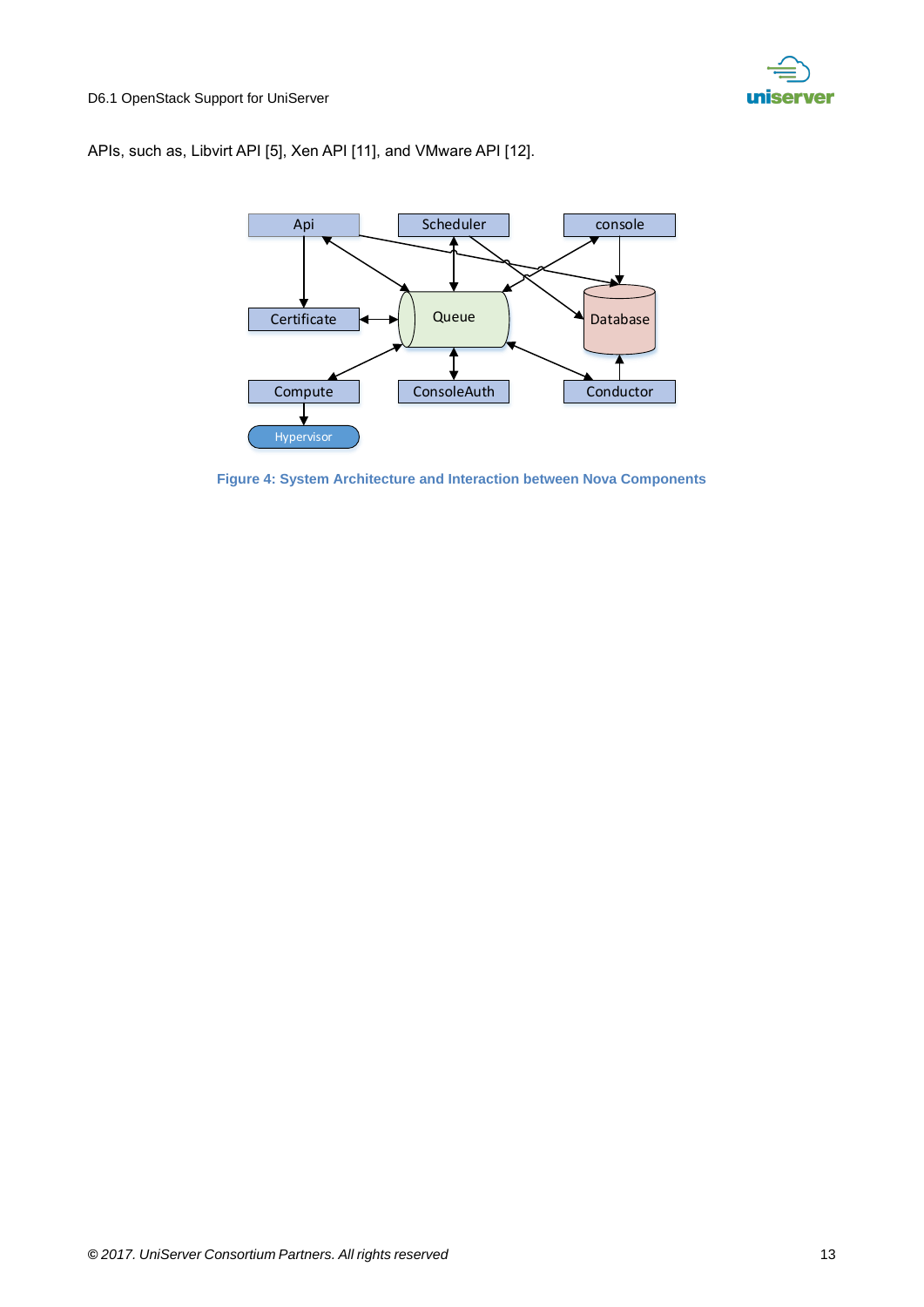

## <span id="page-13-0"></span>**3. OpenStack Enhancements for UniServer**

As discussed in the previous sections, the enhancements to OpenStack are critical for obtaining the information required by the cloud middleware to improve the performance, reliability, and the energy consumption of the data center. To this end, the two components in OpenStack that are of particular interest for UniServer are the telemetry (Ceilometer) and compute (Nova). Ceilometer provides detailed performance and utilization measurements that are related to the physical and virtual resource, while Nova provides the computing fabric controller for the cloud and manages the virtual machines running in the data center. The following subsections describe the enhancements made in Ceilometer and Nova components of OpenStack for meeting the objectives of UniServer.

#### <span id="page-13-1"></span>**3.1. Extensions to Ceilometer**

Currently, the monitoring information reported by the Libvirt and hypervisor to the Ceilometer is focused mainly towards the virtual resources. However, because of having reliable and unreliable servers operating in a single cloud setup, it is required for the UniServer project to gather information about physical resources pertaining to the health of the underlying servers. In Ceilometer, node level measurements are gathered through IPMI inspector and pollster, however, these measurements are primarily focused towards OpenStack bare metal (Ironic) services. Originally, the IPMI was a part of Ceilometer, but now it has been moved to Ironic code base, making it specific to bare metal services. Furthermore, existing meters provided in the OpenStack for underlying resources do not collect data for the metrics, such as correctable and uncorrectable errors in memory, caches and MCUs, which are required in the UniServer project for determining the health of the underlying server. To close the gap between the information currently being gathered by Ceilometer, and the requirements of the UniServer project, we extended Ceilometer by adding new meters in it.

As discussed in the previous sections, Ceilometer component in OpenStack gathers various data about the health and performance of the underlying physical and virtual resources. In the context of UniServer, [Figure](#page-16-0)  [6](#page-16-0) shows the flow of monitoring data from Hardware-Exposure-Interface (HEI) to OpenStack. OpenStack Ceilometer service collects the data from the hypervisor through Libvirt. The hypervisor gets the information through StressLog and HealthLog daemons which interact with the HEI to get the up-to-date information about the health and performance of resources.



<span id="page-13-2"></span>**Figure 5: Flow of monitoring data in OpenStack for UniServer**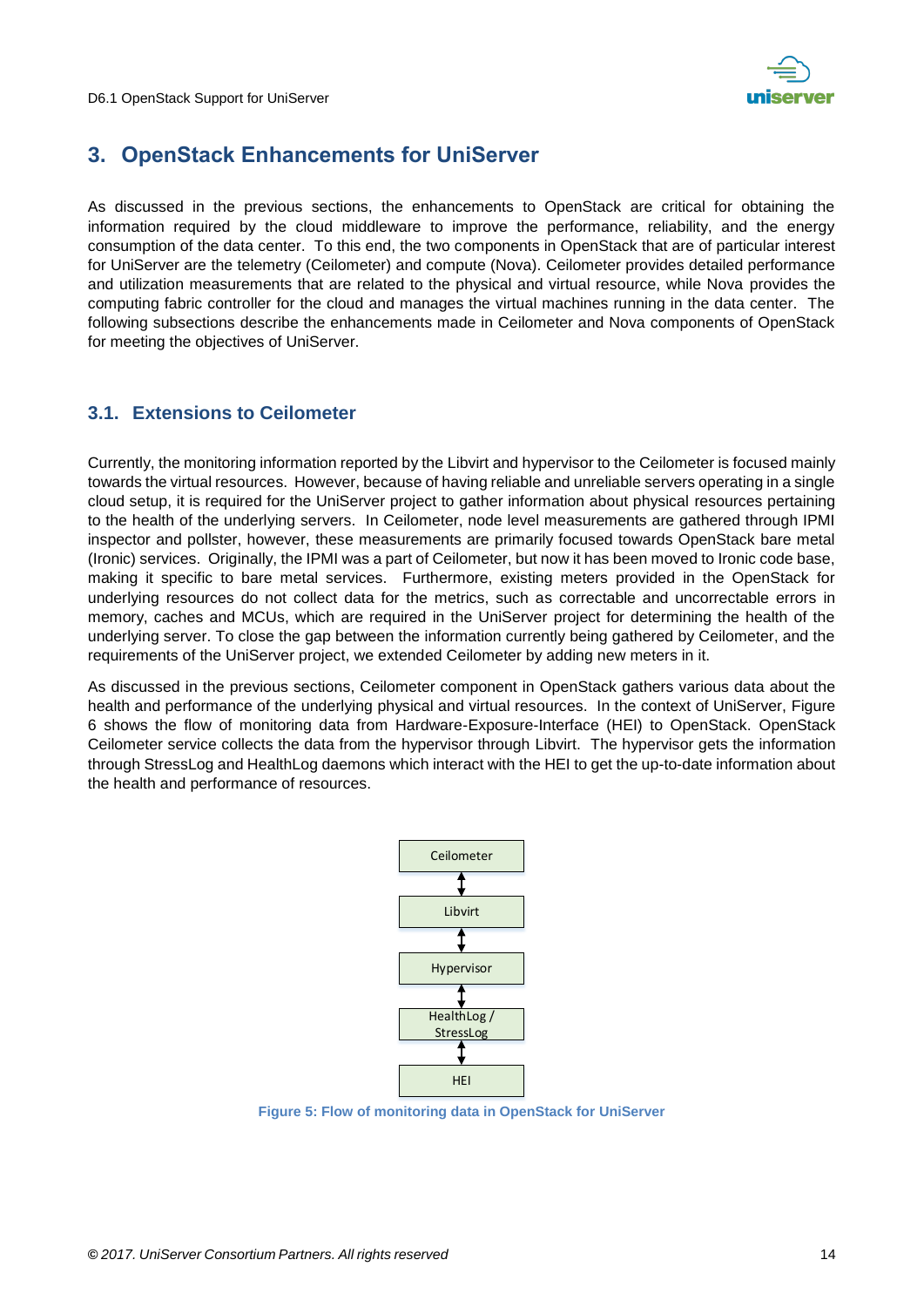

#### <span id="page-14-0"></span>*3.1.1. OpenStack Metrics for UniServer*

One of the goals of OpenStack extensions for UniServer is to enhance its telemetry service with fine grained and specialized measurements related to the utilization and consumption of the underlying system resources. To this end, UniServer introduces several new measurements to the existing meters available in the Ceilometer. [Table 1](#page-14-1) provides the list of new meters that are added for UniServer in the Ceilometer component of OpenStack. These meters largely deal with the current state of the system in terms of utilization, temperature, correctable and uncorrectable errors in memory and cache hierarchies. These metrics would be useful in the related tasks of WP6 where we plan to develop scheduling policies for the cloud workloads and resource management policies for improving the resilience and fault tolerance capabilities of the cloud infrastructure. Note that such metrics will be estimated using inputs from the low level metrics that were described in deliverables D3.2 and D3.3.

<span id="page-14-1"></span>

| <b>Meter</b>                               | <b>Meter Information</b>                                |
|--------------------------------------------|---------------------------------------------------------|
| system.cpu.utilization                     | Total time spent for system by all CPUs in msec         |
| system.memory.free.absolute                | Absolute amount of free system memory in KB             |
| system.cpu.power.absolute                  | Absolute power consumption of all CPUs in Watts         |
| system.memory.power.absolute               | Absolute power consumption of system memory in<br>Watts |
| system.socket.temperature.absolute         | Absolute CPU temperature in Celsius                     |
| system.dram.errors.correctable.absolute    | Absolute amount of correctable DRAM errors              |
| system.dram.errors.uncorrectable.absolute  | Absolute amount of uncorrectable DRAM errors            |
| system.mcu.errors.correctable.absolute     | Absolute amount of correctable MCU errors               |
| system.mcu.errors.uncorrectable.absolute   | Absolute amount of uncorrectable MCU errors             |
| system.I3.errors.correctable.absolute      | Absolute amount of correctable L3 cache errors          |
| system.I3.errors.uncorrectable.absolute    | Absolute amount of uncorrectable L3 cache errors        |
| system.l2.errors.correctable.absolute      | Absolute amount of correctable L2 cache errors          |
| system.I2.errors.uncorrectable.absolute    | Absolute amount of uncorrectable L2 cache errors        |
| system.l1.errors.correctable.absolute      | Absolute amount of correctable L1 cache errors          |
| system.l1.errors.uncorrectable.absolute    | Absolute amount of uncorrectable L1 cache errors        |
| system.dram.errors.correctable.frequency   | Frequency of correctable DRAM errors per hour           |
| system.dram.errors.uncorrectable.frequency | Frequency of uncorrectable DRAM errors per hour         |
| system.mcu.errors.correctable.frequency    | Frequency of correctable MCU errors per hour            |
| system.mcu.errors.uncorrectable.frequency  | Frequency of uncorrectable MCU errors per hour          |
| system.I3.errors.correctable.frequency     | Frequency of correctable L3 cache errors per hour       |
| system.l3.errors.uncorrectable.frequency   | Frequency of uncorrectable L3 cache errors per hour     |
| system.I2.errors.correctable.frequency     | Frequency of correctable L2 cache errors per hour       |

#### **Table 1: List of Meters for UniServer in OpenStack**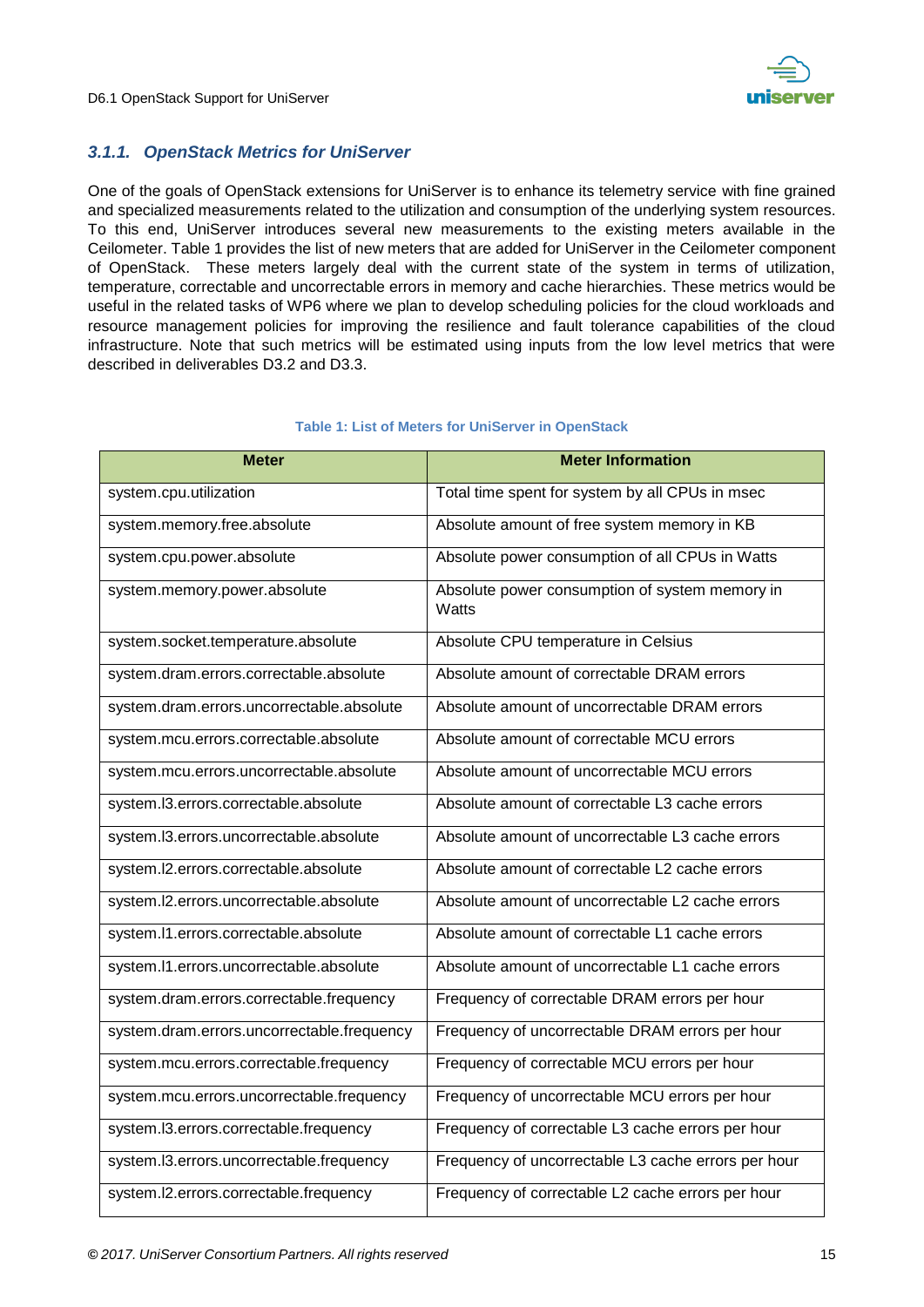

| <b>Meter</b>                             | <b>Meter Information</b>                            |
|------------------------------------------|-----------------------------------------------------|
| system.I2.errors.uncorrectable.frequency | Frequency of uncorrectable L2 cache errors per hour |
| system.l1.errors.correctable.frequency   | Frequency of correctable L1 cache errors per hour   |
| system.I1.errors.uncorrectable.frequency | Frequency of uncorrectable L1 cache errors per hour |

#### <span id="page-15-0"></span>*3.1.2. Extending Polling Agents*

The implementation of adding new meters in the polling agent requires the following:

- Implementation of a new meter in pollster module
- Implementation of wrapper function to use the exposed Libvirt interface in the inspector module of **Ceilometer**

UniServer uses a hierarchical approach and encapsulates the functionality of adding a new meter in the base class. The base class is extended from the PollsterBase object to get the minimum amount functionality and data to implement a new meter. [Figure 6](#page-16-0) shows the implementation of the base class, which provides the required get samples functionality to the derived classes. It also implements two important properties, namely inspector and default discovery, which is required by the polling agent to determine if new samples should be extracted during this polling cycle. It should be noted that default discovery, which is an abstract method from the base class, would return 'local node' for the meters which are related to the physical resources of the data centre, whereas it should return 'local instances' for the meters that gather data about the virtual instances running in the data centre.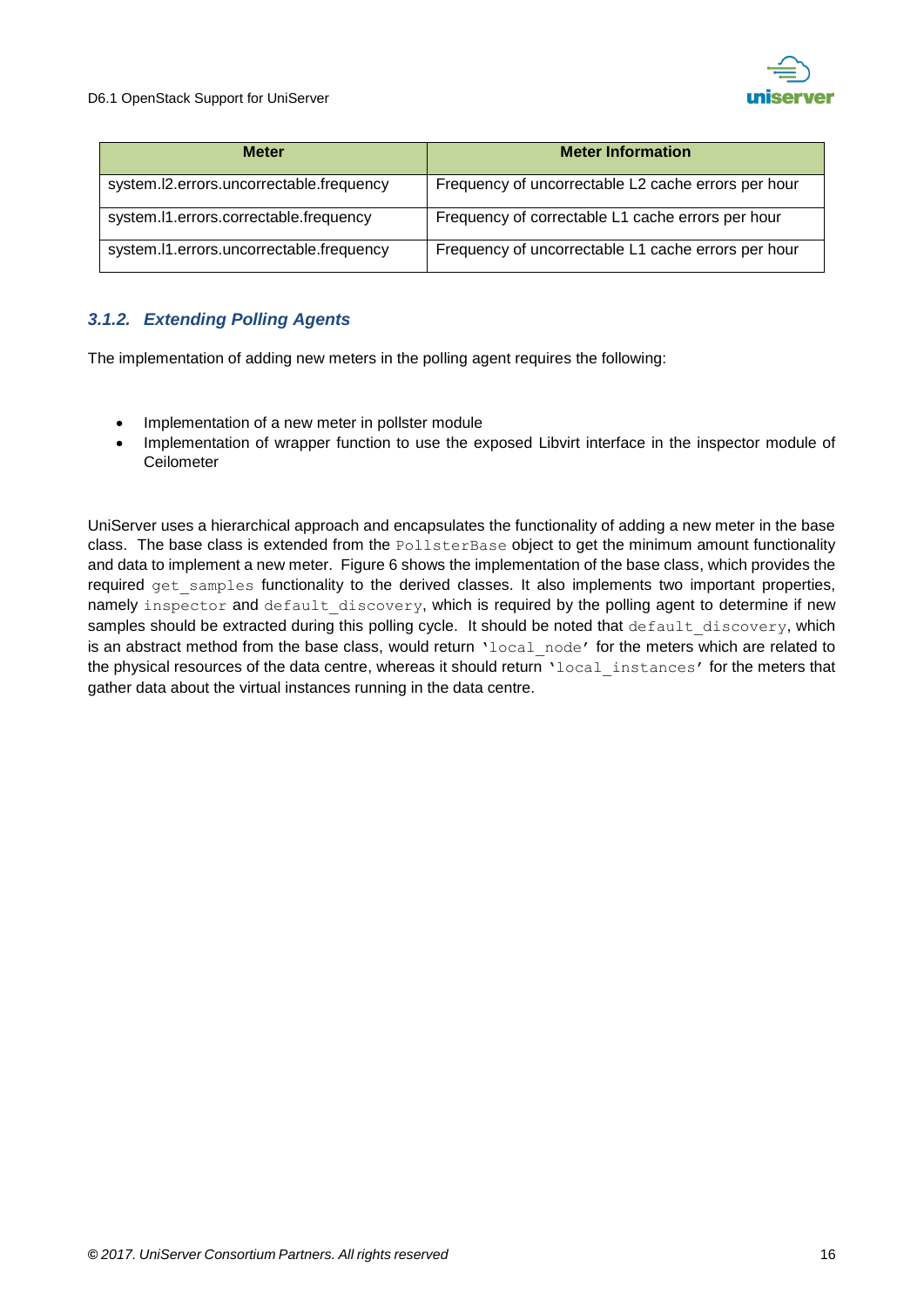

```
class _Base(plugin_base.PollsterBase):
  @property
  def inspector(self):
      try:
          inspector = self._inspector
      except AttributeError:
         inspector = virt inspector.get hypervisor inspector(self.conf)
      return inspector
 def setup environment(self):
     super( Base, self).setup environment()
     self.polling failures = 0
  @property
 def default discovery(self):
      return 'local_node'
  @abc.abstractmethod
 def get value(self, stats):
      """Returns value for a sample."""
  @abc.abstractmethod
 def read data(self, cache):
      """Returns data sample for meter."""
 def get samples(self, manager, cache, resources):
      try:
         stats = self.read data(cache)
      except Exception, e:
         self.polling failures += 1
     self.polling failures = 0
      metadata = {'node': self.conf.host }
      if stats:
          data = self.get_value(stats)
          yield sample.Sample(
              name=self.NAME, type=self.TYPE, unit=self.UNIT,
              volume=data, user_id=None, project_id=None,
             resource id=self.conf.host, resource metadata=metadata)
```
**Figure 6: Implementation of Base Class for Adding Meters**

<span id="page-16-0"></span>In order to add a new measurement, a specialized class can derive from this base class and override the required class variables and functions as appropriate for the specific meter. [Figure 7](#page-17-3) shows the implementation of CPUPowerPollster meter, which returns the absolute power consumed by a CPU in watts. Typically, there are three types of meters that can be defined in the Ceilometer, i.e., cumulative, gauge, and delta. Since this meter returns the absolute power consumption of the CPU at a given instance, therefore it sets the meter type as 'TYPE\_GAUGE'. It is also required to implement the abstract method read\_data to read the measurement using the implemented Libvirt API in the Libvirt client module of Ceilometer which is returned in the consolidate data structure with different system metrics. Finally, the abstract method get value is implemented to extract and return the specific value of interest that is related to the target meter from the statistics that are collected from the Libvirt client module.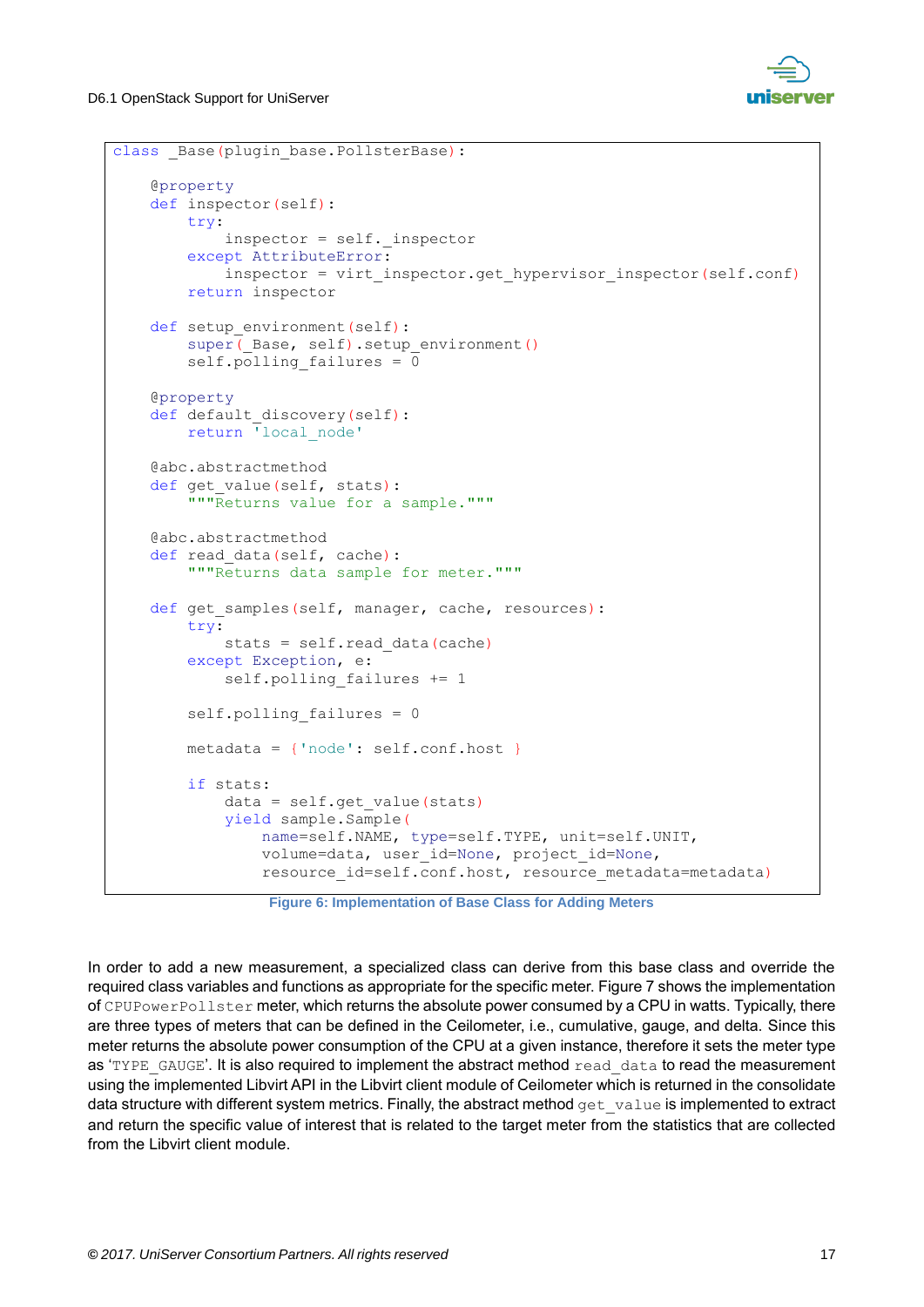

```
class CPUPowerPollster ( Base) :
NAME = "system.cpu.power.absolute"
TYPE = sample.TYPE GAUGE
UNIT = "Watts"
def read data(self, cache):
    system info = self.inspector.inspect cpu power()
     return system_info
def get value(self, stats):
     return stats[0]
```
**Figure 7: Implementation of CPUPowerPollster Meter**

#### <span id="page-17-3"></span><span id="page-17-0"></span>*3.1.3. Extending Libvirt Ceilometer Client*

OpenStack encapsulate all functionalities and interfaces that are related to the Libvirt in a separate client/module for each of its software components, such as, Nova, and Ceilometer. For Ceilometer, all Libvirt functionalities are encapsulated inside the compute mode under virt/Libvirt client, where inspector abstraction is implemented in LibvirtInspector module. In order to use the extended Libvirt interfaces that have been proposed in WP5, a new python API should be implemented in this module. [Figure 8](#page-17-4) shows the implementation of inspect cpu power function which fetches the current power consumption of the CPU as it is implemented by the extended Libvirt for UniServer by using the local Libvirt connection object. This implementation uses the local connection to the Libvirt daemon to call the specific API to get the broader statistics about the CPU power consumption. The required statistics are then stored and returned in a newly created PowerStats named tuple collection for the consumption in the CPUPowerPollster object.

```
def inspect cpu power(self, instance=None, duration=None):
      stats = self.connection.getPowerUniserver()
      system_stat = stats['CPU']
      if system_stat is None:
          LOG.warning("inspect_cpu_power system_stat is null")
          return virt_inspector.PowerStats(watts=-1)
     return virt inspector. PowerStats (watts=system_stat[0])
```
#### **Figure 8: Implementation of Libvirt inspect\_cpu\_power Function**

#### <span id="page-17-4"></span><span id="page-17-1"></span>**3.2. Extensions to Nova**

One of the objectives of WP6 is to develop adaptive scheduling algorithms and resource management techniques for running workloads in the cloud. In order to develop efficient and effective scheduling and resource management techniques, it is important for the cloud middleware, i.e., OpenStack, to know the current characteristics, in terms of resource requirements, of the running VMs. To this end, we have extended OpenStack Compute, i.e., Nova, component [13] with a new VM Characteristics module that returns the characteristics of a specific VM. Moreover, a corresponding API has been added to Nova to access this module. In the context of UniServer project, VM Characteristics module currently focuses on CPU and memory resources, however, this can be further extended to incorporate other resources, such as network and storage.

#### <span id="page-17-2"></span>*3.2.1. VM Characteristics Component*

VM Characteristics component can be accessd either through command line interface (CLI) or through the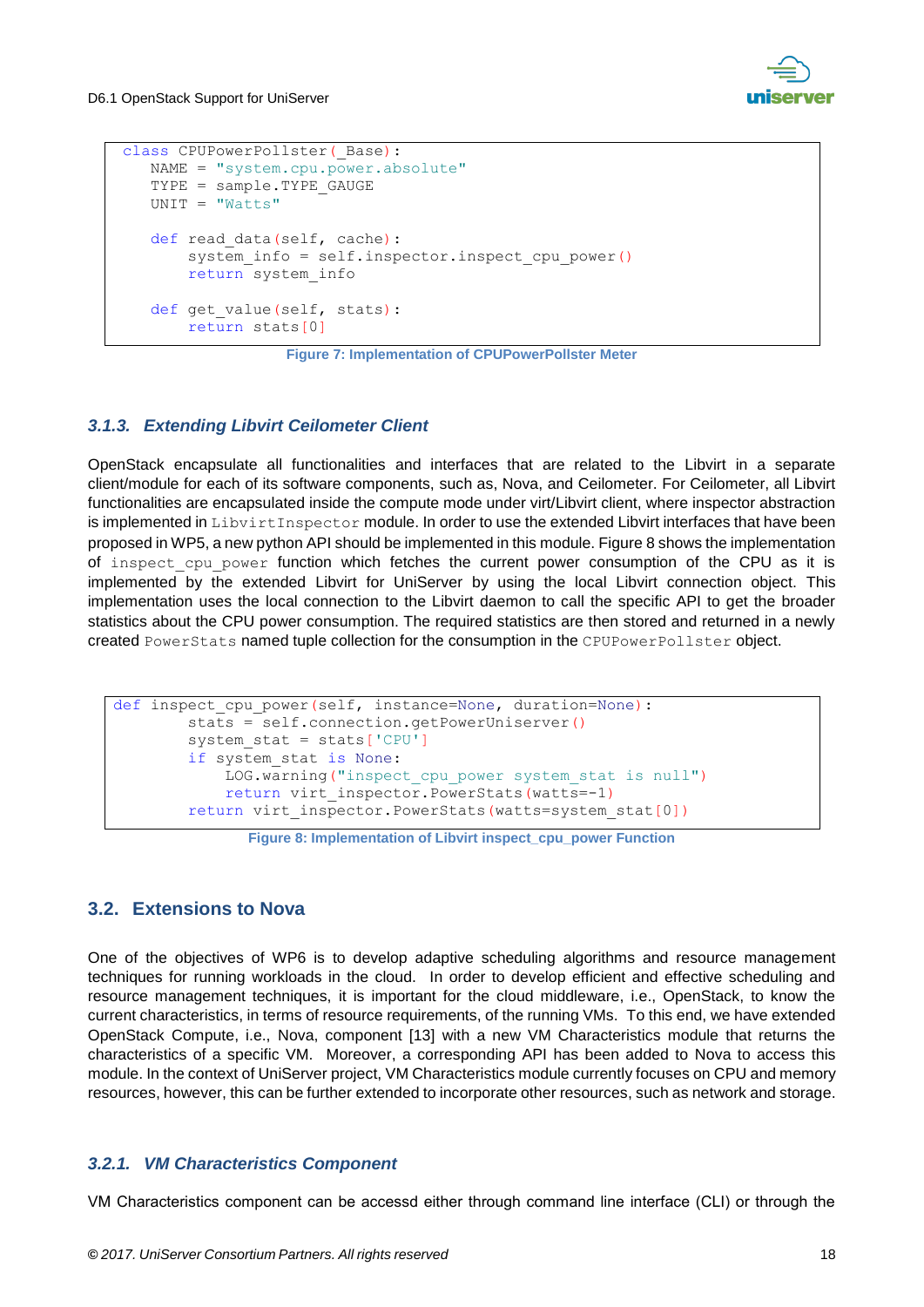

REST API. The VM Characteristics fetches the historic data about the relevant CPU and resident memory consumption metrics from the Ceilometer database and runs linear regression on the retrived data to get the VM resource requirements trend during the specific time window. For UniServer workloads, especially, the jammer detector application and Polaris benchmark that are discussed in the following section, we have found out that an analysis window of 10 minutes gives us a stable and reasonable estimate about a VMs resource characteristics.

[Figure 9](#page-18-1) shows the architecture of VM Characteristics component with respect to Nova, and how it interacts with other Nova components. User request is captured by Nova API, and then passed on to the compute manager which interacts with the Libvirt driver and calls the get characteristics method and passes on the name of the VM to get its characteristics. The get characteristics method retrieves the historic data through python Ceilometer client and runs the statistical analysis on the retrieved data. The results are then packed inside an object and returned back to the manger. Eventually, the results are transformed and reported back to the user either in a tabular or JSON format based on the original request, i.e., CLI or REST API, respectively.



**Figure 9: VM Characteristics Component for UniServer**

<span id="page-18-1"></span>VM Characteristics component provides a historic view of the resource consumption trend of a particular VM, and we plan to use it in D6.2, D6.3, and D6.5 of the project. Moreover, we also plan to enhance this component after finalizing the metrics collected by the UniServer hypervisor in D5.3.

#### <span id="page-18-0"></span>*3.2.2. VM Characterization Properties*

<span id="page-18-2"></span>The following table provide a list of properties that are being returned by the VM Characteristics component.

| <b>Property</b> | <b>Description</b>                                                            |
|-----------------|-------------------------------------------------------------------------------|
| cpu_util_amax   | Maximum CPU utilization in percentage of the VM during the<br>analysis window |
| cpu_util_amin   | Minimum CPU utilization in percentage of the VM during the<br>analysis window |

**Table 2: List of properties returned by VM Characteristics component**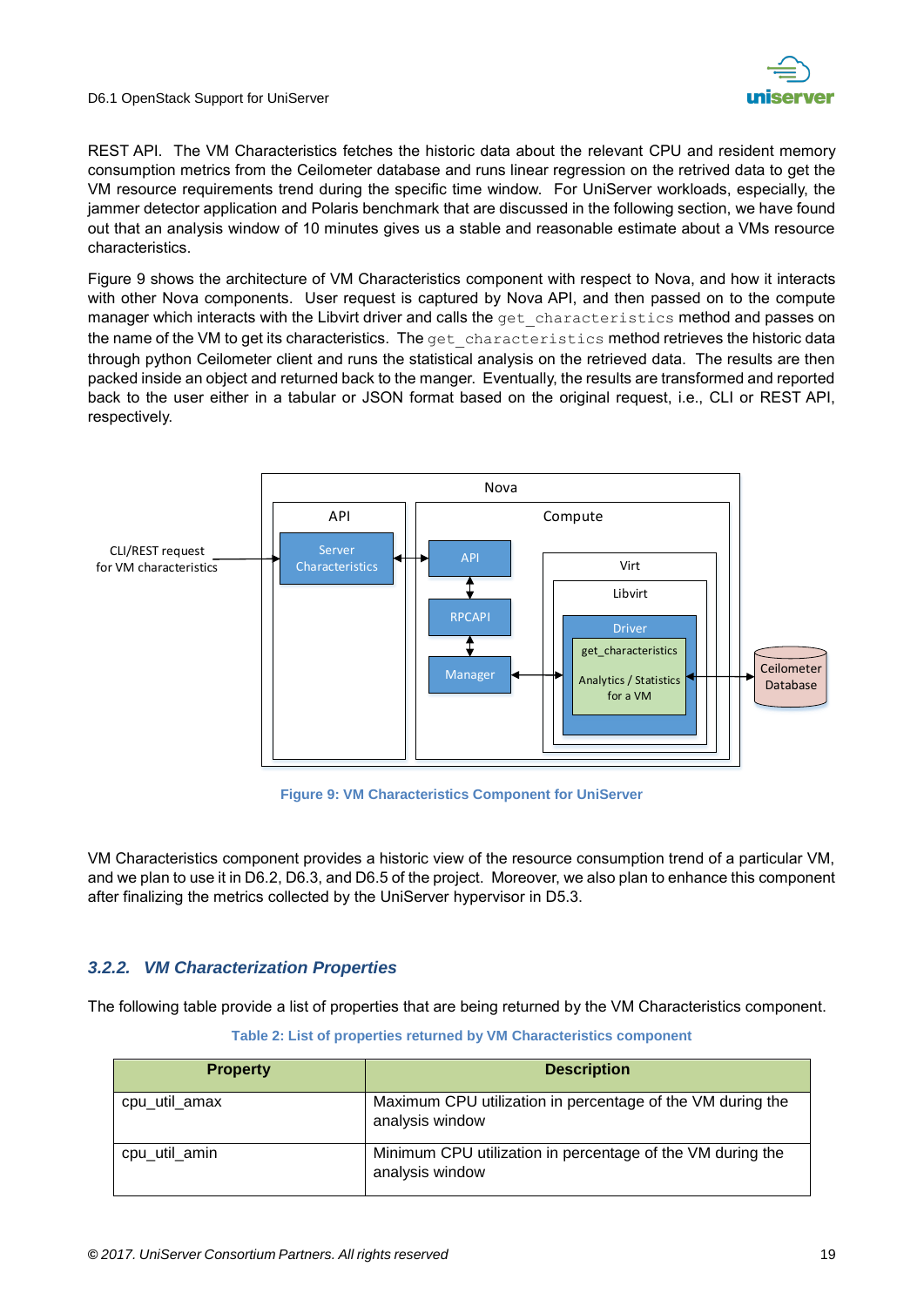

| <b>Property</b>               | <b>Description</b>                                                                                                                                    |
|-------------------------------|-------------------------------------------------------------------------------------------------------------------------------------------------------|
| cpu_util_mean                 | Mean CPU utilization in percentage of the VM during the<br>analysis window                                                                            |
| cpu util median               | Median CPU utilization in percentage of the VM during the<br>analysis window                                                                          |
| cpu_util_peak_to_peak         | Difference between the maximum and minimum CPU<br>utilization in percentage of the VM during the analysis window                                      |
| cpu_util_slope                | Slope of the line of best fit of the historic data for CPU<br>utilization during the analysis window                                                  |
| cpu_util_slope_intercept      | Intercept of the slope of the line of best fit of the historic data<br>for CPU utilization during the analysis window                                 |
| cpu_util_slope_std_err        | Standard error of estimate in calculating the slope of the line<br>of best fit for CPU utilization of the historic data during the<br>analysis window |
| cpu_util_std                  | Standard deviation in CPU utilization of the VM during the<br>analysis window                                                                         |
| cpu_util_variance             | Variance in CPU utilization of the VM during the analysis<br>window                                                                                   |
| image_memory                  | Maximum amount of memory in MB the instance can have                                                                                                  |
| resident_memory_amax          | Maximum resident memory in MB at host for the VM during<br>the analysis window                                                                        |
| resident_memory_amin          | Minimum resident memory in MB at host for the VM during the<br>analysis window                                                                        |
| resident_memory_mean          | Mean resident memory in MB at host for the VM during the<br>analysis window                                                                           |
| resident_memory_median        | Median resident memory in MB at host for the VM during the<br>analysis window                                                                         |
| resident_memory_peak_to_peak  | Difference between the maximum and minimum resident<br>memory in MB at host for the VM during the analysis window                                     |
| resident_memory_slope         | Slope of the line of best fit of the historic data for resident<br>memory during the analysis window                                                  |
| resident_mem _slope_intercept | Intercept of the slope of the line of best fit of the historic data<br>for resident memory during the analysis window                                 |
| resident_mem_slope_std_err    | Standard error of estimate in calculating the slope of the line<br>of best fit of the historic data for resident memory during the<br>analysis window |
| resident_memory_std           | Standard deviation in resident memory of the VM at host<br>during the analysis window                                                                 |
| resident_memory_variance      | Variance in resident memory of the VM at host during the<br>analysis window                                                                           |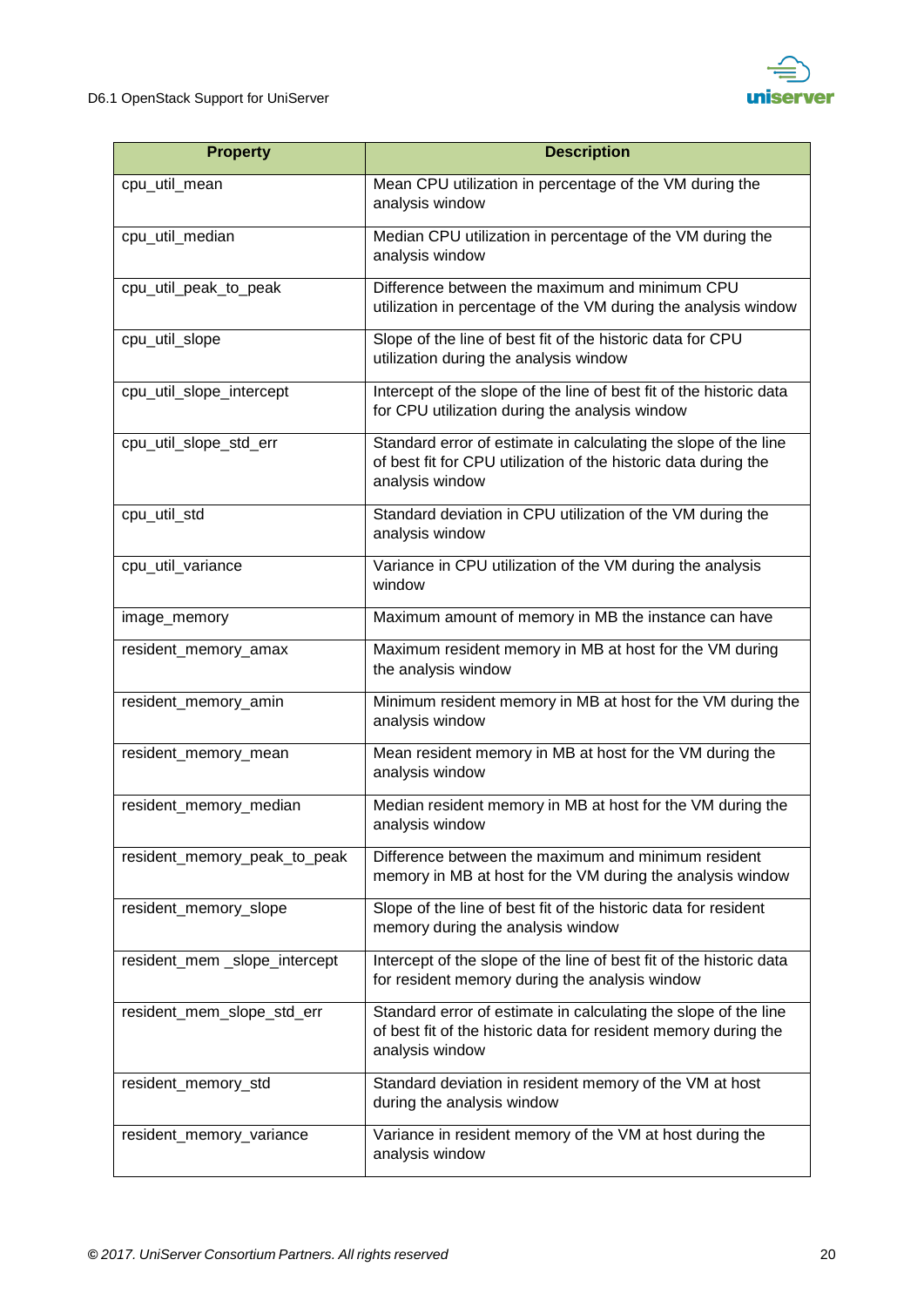

#### <span id="page-20-0"></span>*3.2.3. UniServer Workload Resource Utilization Characteristics*

The VM Characteristics component is used to determine the characteristics of two of the target applications that would be used in UniServer, i.e., jammer detector application from WSE and Polaris benchmark from MER. These applications are executed on two-node OpenStack cluster running on X-Gene2 Merlin boards. Each X-Gene2 boards has 8 CPUs and 32GB of main memory. These applications are executed to observe the patterns of their CPU utilization in the VM and resident memory utilization at the host server for the respective application as reported by the VM Characteristics component, and also to demonstrate a working OpenStack on X-Gene2 boards.

#### **3.2.3.1 Jammer Detector Application**

The Jammer Detection benchmark is based on a WSE solution called Denial of Service (DoS) sensing. This solution consists of a sensor capable of detecting wireless interference (jamming) signals that attempt to cause wireless networks DoS. The use of these wireless jamming devices is considered a security attack and the main goal of the solution is to detect the threat and identify the type of jammer attack that is being performed. The details of this benchmark are provided in D4.4 of UniServer project.

Jammer detector benchmark is executed on an OpenStack cloud running on X-Gene2 Merlin boards. Currently, this application is configured as on offline application, such that it reads and processes the input data from within the VM. [Figure 10](#page-20-1) shows the trend of CPU utilization in the VM as observed by periodic use of VM Characteristics API, where four of the properties returned by the VM Characteristics module that are related to CPU utilization are plotted. It can be observed that the jammer detector application uses about 45% maximum overall CPU inside the VM. We also plot the average CPU utilization of the VM as it can be observed from within the VM during the execution of the benchmark using the top Linux utility. At each point the observation window of VM Characteristics module is 10 minutes, therefore, for the first 10 minutes the minimum CPU utilization observed during the observation window is close to zero. However, after the 10<sup>th</sup> minute, the maximum and minimum utilization observed during the particular window point come close to each other and follow this trend till the application execution is completed at 31<sup>st</sup> minutes.



<span id="page-20-1"></span>**Figure 10: CPU Utilization of Jammer Detector Application**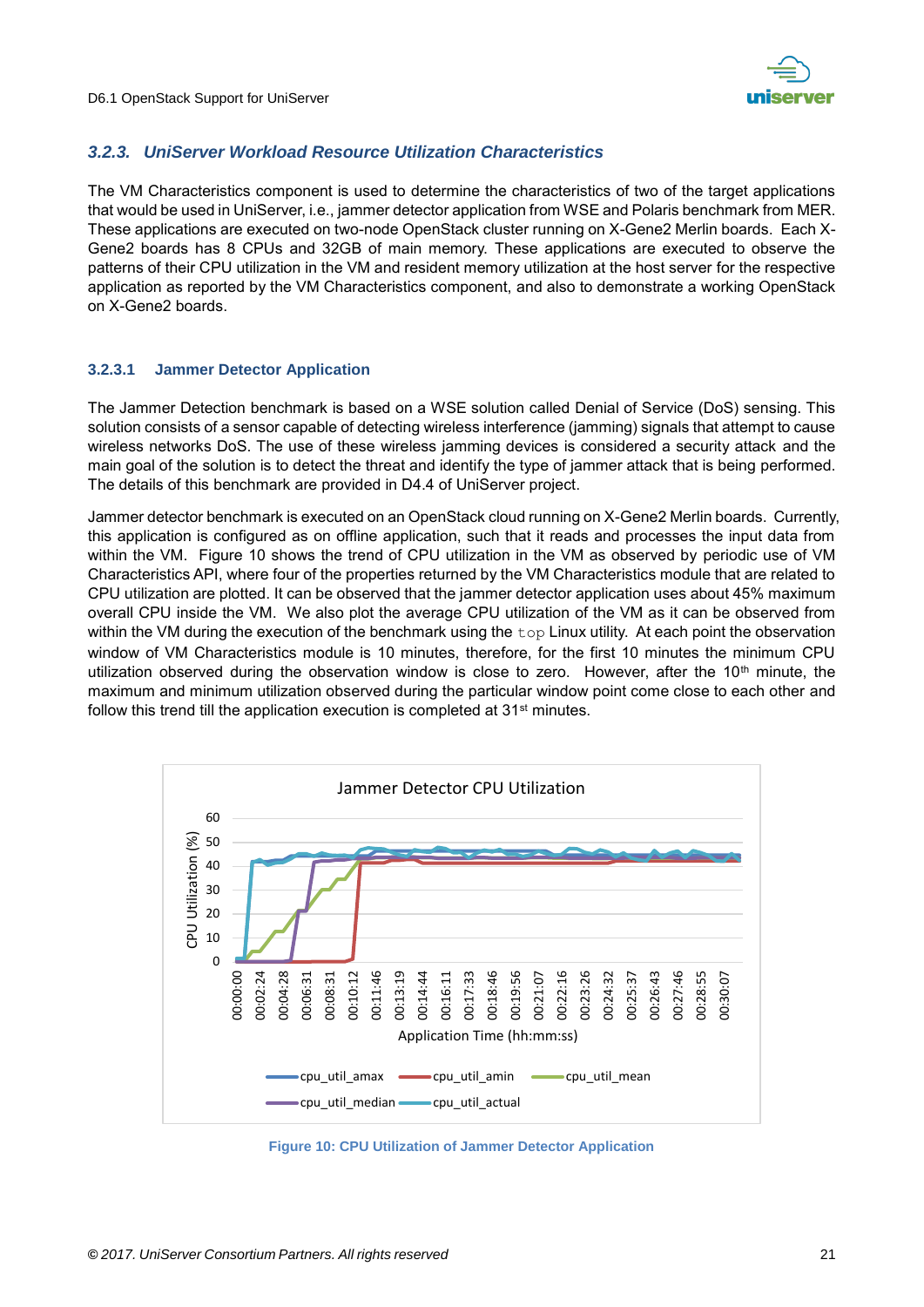

[Figure 11](#page-21-0) shows the trend in the resident memory consumption on host while running the jammer detector application. The resident memory on the host includes the memory allocated by the VM in addition to the overhead of QEMU process, and it is reported by the hypervisor. It shows that this application is memory intensive on the host, and it consumes about 6.5 GB of memory from the host, however, it the resident memory utilization gets stabilized around the 13<sup>th</sup> minute of its execution.



**Figure 11: Resident Memory of Jammer Detector Application on Host**

#### <span id="page-21-0"></span>**3.2.3.2 Polaris Benchmark**

The Polaris Platform was developed as a third-party service for Investment Firms (IFs) to comply with the European Markets Infrastructure Regulation (EMIR) that came into force on 16 August 2012. The Regulation requires that all derivatives transactions need to be reported to Trading Repositories (TRs). The reporting of a derivative transaction should take place at T+1, where T is the transaction date, and it involves any daily modifications/updates of the transaction until the termination of the derivative contract. This requires the processing and validation of a large amount of information and handling sensitive client's data. The details of this benchmark are provided in D4.3 of the UniServer project.

Polaris benchmark is executed on an OpenStack cloud running on X-Gene2 Merlin boards. Polaris benchmark initializes the database for execution and then run the benchmark on the dataset that is currently packaged inside the VM. [Figure 12](#page-22-0) shows the trend of CPU utilization in the VM as observed by periodic use of the VM Characteristics API. We also plot the average CPU utilization of the VM as it can be observed from within the VM during the execution of the benchmark using the top Linux utility. This show that the Polaris benchmark steadily uses about 58% overall maximum CPU during its operations. However, the gap between the maximum and the minimum CPU utilization is more for the Polaris benchmark as compared to the jammer detector application. This can be explained by the fact that Polaris benchmark reads the data from database whereas the jammer detector application reads the data from the file, therefore, making the later continuously operate at the same pace.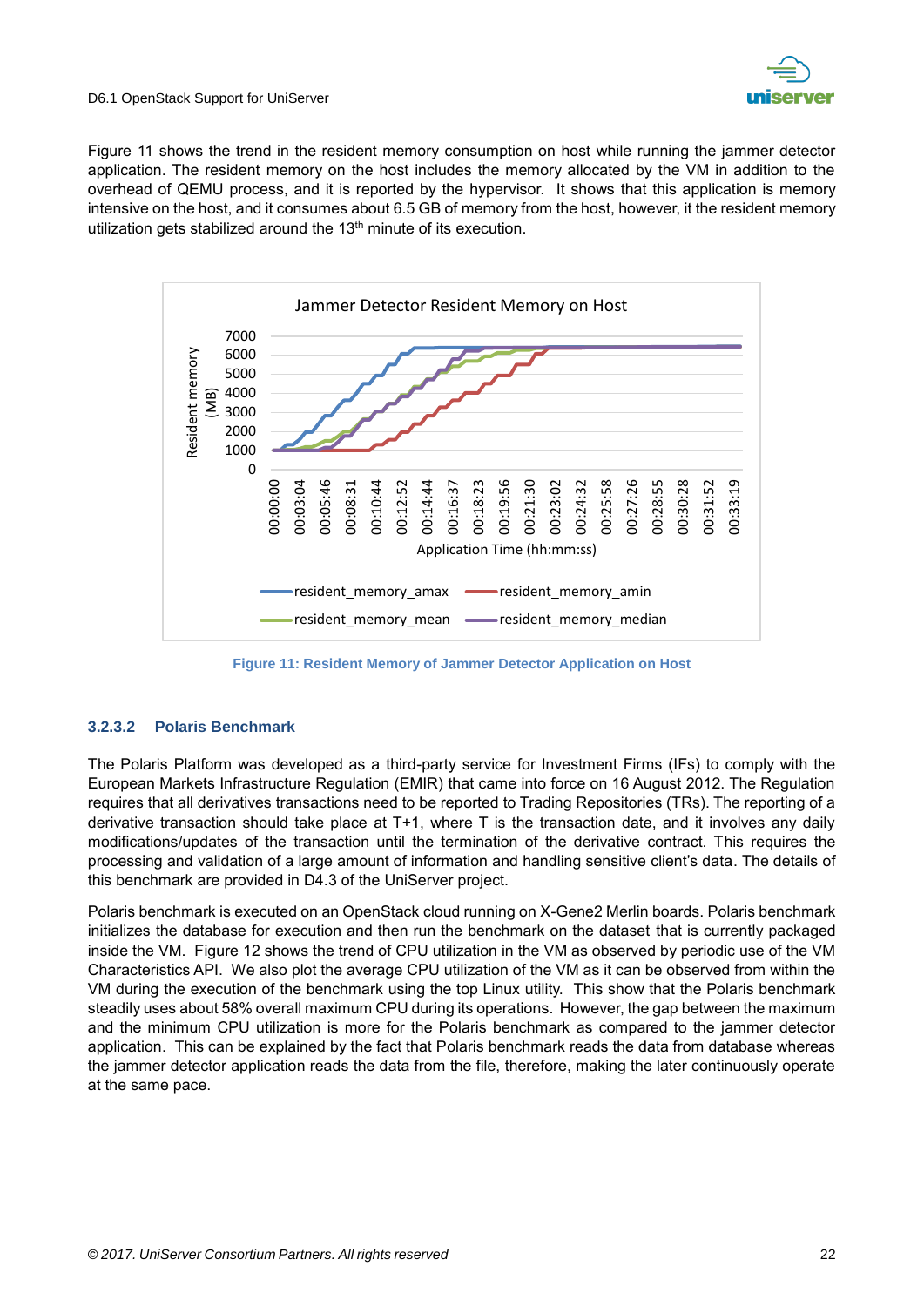



**Figure 12: CPU Utilization of Polaris Benchmark**

<span id="page-22-0"></span>[Figure 13](#page-22-1) shows the trend in resident memory consumption on host while running the Polaris benchmark. Compared to the jammer detector application, the resident memory consumption of Polaris benchmark is significantly less, i.e., the maximum observed resident memory consumed at host by the Polaris benchmarks is about 1.5 GB, which indicates that it can be packaged in VMs with less amount of memory and these VMs can be scheduled on servers with less amount of available memory.



<span id="page-22-1"></span>**Figure 13: Resident Memory of Polaris Benchmark on Host**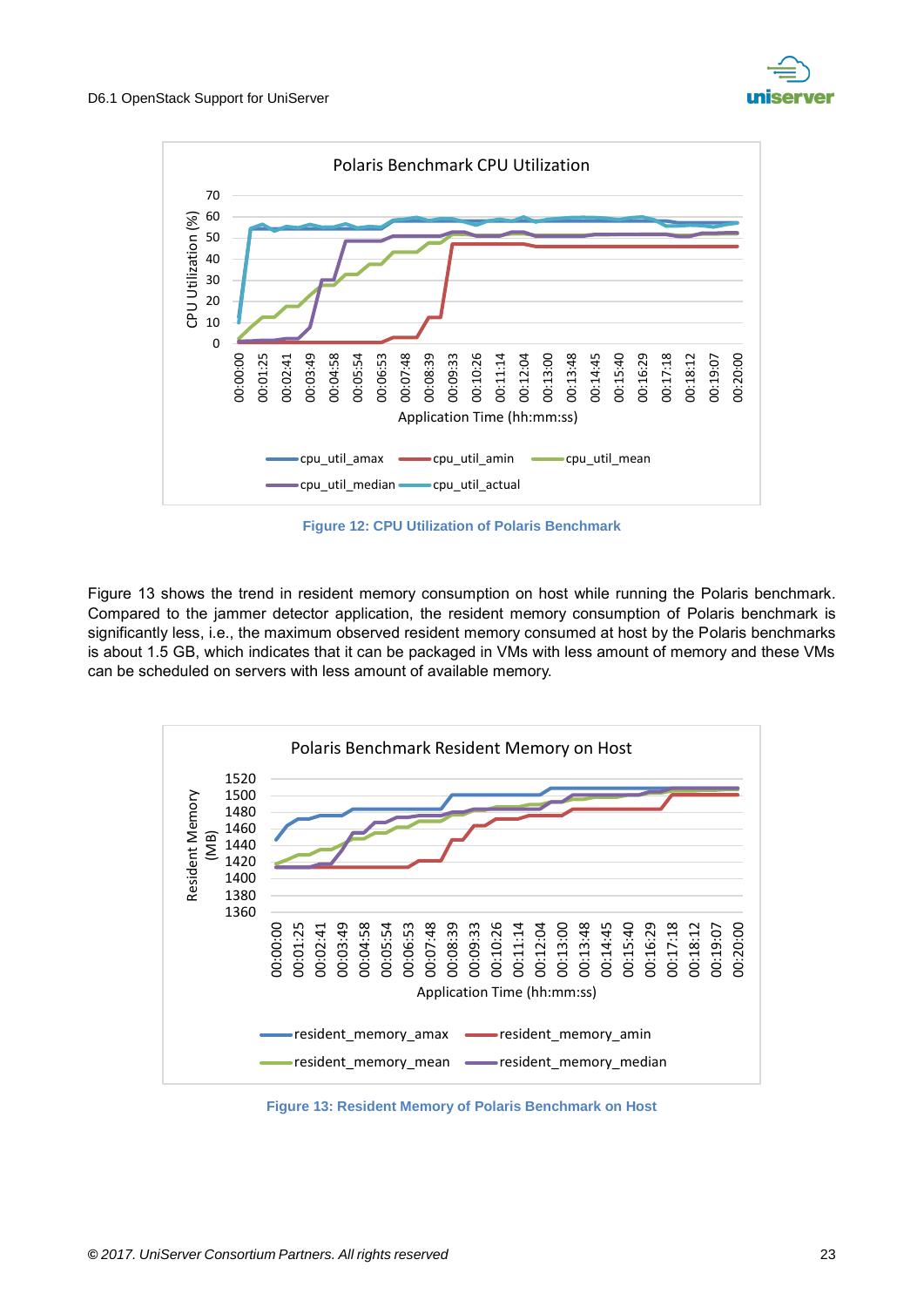

## <span id="page-23-0"></span>**3.3. Libvirt Extensions and Configurations for OpenStack on X-Gene**

As discussed in WP5, OpenStack can monitor the status of cloud/edge nodes through Libvirt. The extended version of the Libvirt for UniServer, described in D5.1, can provide information about the thermal state, the power consumption and the hardware-detected error rate of nodes. Except from reporting the status of the node to OpenStack, we have also extended Libvirt to accept requests from OpenStack to configure nodes as required by the cloud workload and the performance, power and reliability constraints OpenStack tries to satisfy at the system-level.

OpenStack uses a python interface, similar to the ones used for the information flow from the hypervisor to OpenStack to request node configuration at a specific performance, power and reliability level. Libvirt receives the request and notifies the hypervisor. The hypervisor tries to configure the system to satisfy the request, and reports success or failure (to Libvirt, which forwards the status to OpenStack). The interface and the implementation will be described in detail in deliverable D5.3. [Figure 14](#page-23-1) extends the flow of information between the Libvirt and OpenStack with the flow of the requests from OpenStack to Libvirt.



**Figure 14: Requests and information flow through Hypervisor, Libvirt and OpenStack**

<span id="page-23-1"></span>We provide multiple levels of performance, power efficiency and reliability, for the CPU and multiple levels of power efficiency versus reliability for RAMs. The levels span both nominal configuration points of the hardware, as well as points exploiting the extended margins recognized by the characterization of the specific parts. More aggressive configurations within the extended margins are more power/performance-efficient, however at the cost of an increased probability of faults. OpenStack monitors the status of the node and decides the appropriate configuration level. For example, if the expected error rate is higher than the acceptable rate for the SLAs OpenStack has to conform to, it can send a request to reset the configuration within or closer to the nominal settings envelope.